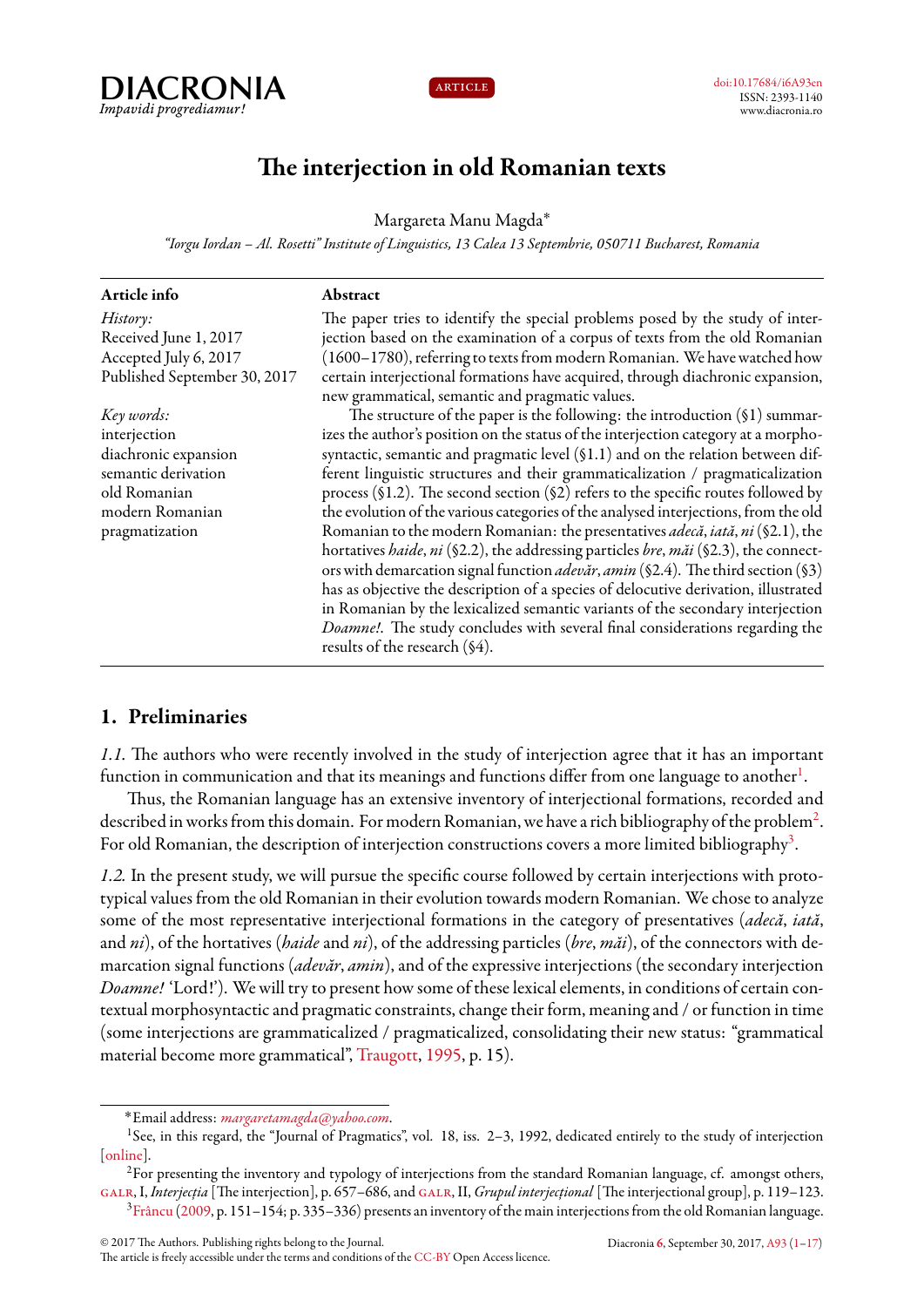*1.3.* We used, as a theoretical basis, for the linguistic status of interjection, models suggested in the literature of recent years: a) the explanatory (cognitive) model of the process of "subjectification" (see [Traugott](#page-16-2), [1989](#page-16-2) and [1995](#page-16-0)<sup>[4](#page-1-0)</sup>) and b) he semantic-pragmatic model specific to the evolution of interjections (see, amongst others, [Gonçalves](#page-16-3), [2000](#page-16-3) and [2002](#page-16-4); [Hopper & Traugott,](#page-16-5) [1993\)](#page-16-5).

*1.3.1. Defining aspects of the interjection*. The linguistic category of interjection, with its defining traits, *exclamative intonation* and *non-inflection*, is a class of heterogeneous words, both grammatically and semantically.

- a) From a grammatical point of view, the interjection is a subcategory differentiated by other subcategor-ies<sup>[5](#page-1-1)</sup> because:
	- it is a *non-prototypical phrase* (an equivalent of the phrase which, like the syntactical fragments of the pro-phrase type, does not present the predicate – subject structure) $^6;$  $^6;$  $^6;$
	- it is a subcategory whose elements, called by some researchers[7](#page-1-3) *linguistic signals*, are marks of a *non-phrastic act of predication*.
- b) From the semantic point of view, the interjection is characterized by a *vague signification*, which allows its use in a large number of contexts that influence its prototypical meaning. These contextual meanings, fixed over time, are conventionalized.
- c) From a pragmatic point of view, the category of interjection presents a certain homogeneity considering the performative nature of the definition basis and the ability of the interjection to evolve towards other functional categories. At this level, the interjection interacts with formations such as the exclamation, the vocative, and the imperative, in performing linguistic acts such as warning, injuries, insult, oath or curse, etc.

*1.3.2. Premises of semantic derivation*. In the theory of grammaticalization, semantic change is expressed through a number of terms such as: *bleaching*, *desemanticization*, *semantic loss*, and *weakening*; The common denominator of the meaning of these terms is *loss*. In the typical case of grammaticalization, we are dealing with a redistribution or a sense shift, instead of a loss([Hopper & Traugott,](#page-16-5) [1993,](#page-16-5) p. 84). The "shift" is a gradual process in which forms and constructions, initially expressing primary, concrete, and objective lexical meanings, through repeated use in local syntactic contexts, fulfil more abstract, pragmatic, interpersonal functions based on the speaker's reaction (at [Traugott,](#page-16-0) [1995,](#page-16-0) p. 32, "subjectification").

# **2. Directions of evolution of some interjections from old to modern Romanian**

In the  $16<sup>th</sup>$  century and in the first half of the  $17<sup>th</sup>$  century, the inventory of interjection was comprised of numerous inherited or borrowed elements, which disappeared or restrained their use afterwards.

Old Romanian texts highlight a great functional instability of interjective linguistic signals. They present a frequently recognizable evolution in the diachrony (through coexisting forms in synchrony). Due to the semantic equivalence between some interjections and various parts of speech (verbs, pronouns, adjectives, or adverbs), interjections or interjectional groups built around interjection can occupy syntactic positions equivalent to those classes of words $8$ .

<span id="page-1-0"></span> $^4$ In [Traugott](#page-16-0) [\(1995,](#page-16-0) p. 46), "subjectification" is defined as the development of a grammatical expression in relation to the attitude or belief of the speaker as to what he is saying.

<span id="page-1-2"></span><span id="page-1-1"></span><sup>5</sup>According to authors such as [Cuenca\(1997\)](#page-15-2), [Cuenca & Hilferty](#page-15-3) ([1999\)](#page-15-3), [Gonçalves](#page-16-3) ([2000\)](#page-16-3), etc.

 ${}^6Cf$ . [Gonçalves](#page-16-3) [\(2000](#page-16-3), p. 4): "tous les équivalents de la phrase qui ne présentent pas de structure sujet-prédicat, comme les fragments syntagmatiques, les pro-phrases, etc. sont donc *des phrases non prototypiques*. Les interjections constituent alors une sous-catégorie de la catégorie grammaticale de niveau basique *fragment*."

<span id="page-1-3"></span><sup>7</sup>Cf. [Olivier](#page-16-6)([1985](#page-16-6)), who classifies linguistic signals in "signaux linguistiques anonymes, formules interpersonnelles stéréotypées et interjections".

<span id="page-1-4"></span><sup>&</sup>lt;sup>8</sup> "Between the class of interjection and the other classes of words there are two-way passages: words belonging to other classes become secondary interjections, totally or partially losing their basic meaning and developing emotional, expressive values, and interjections can be the basis of derivation for verbs and nouns , In general (accidentally, and for adjectives), by suf-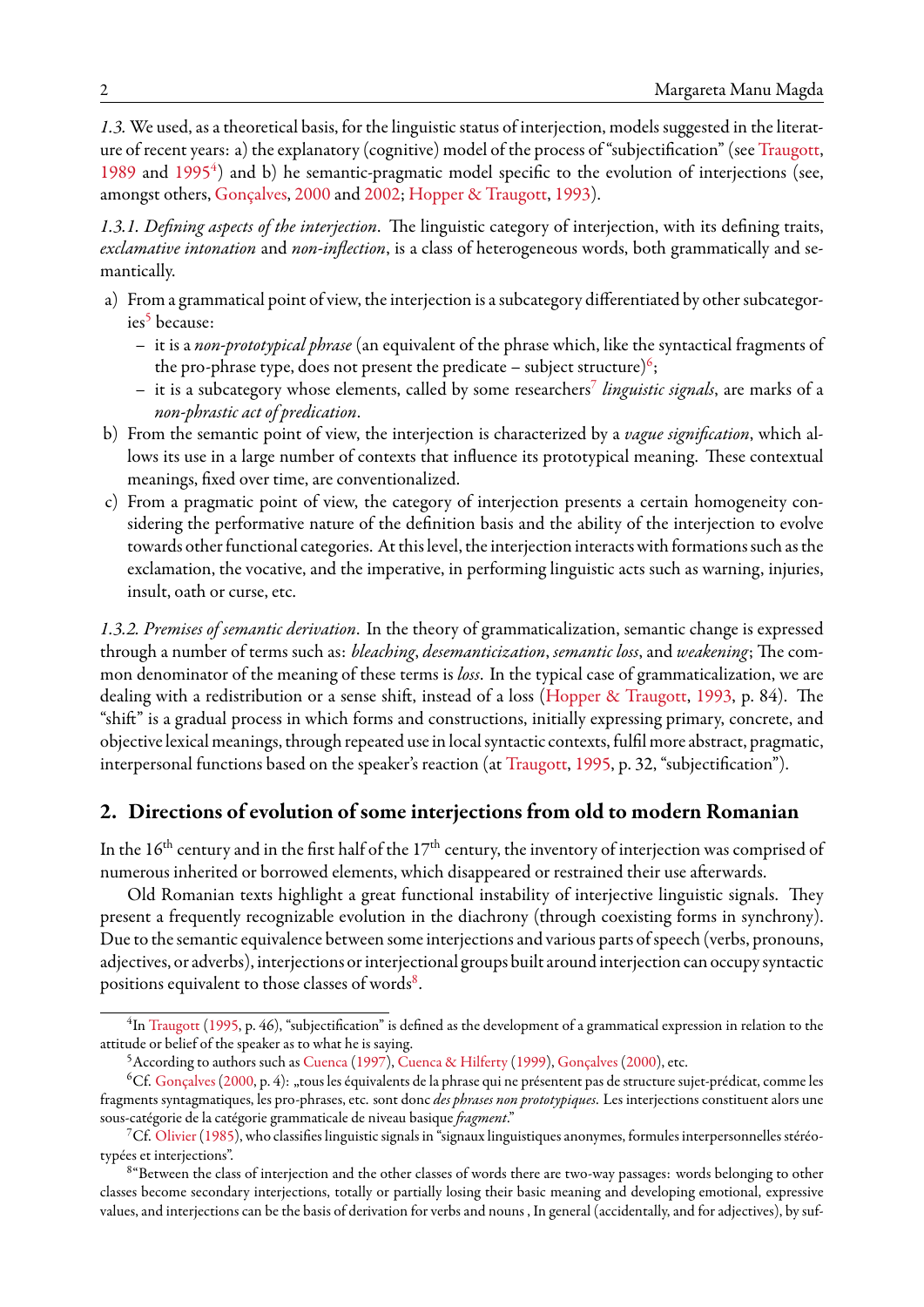#### *2.1. The presentatives adică, iată, ni 'that is; here we are'*

The presentative interjection is the main grammatical means of performing the presentation in Romanian $^9$  $^9$ . In the 16th century, the prototypical presentative interjections are *adecă* and *iată*, competing forms that develop divergently. The former became specialized in time with a prototype trademark value of the reformulation, losing the presentation function; after a while the two senses coexisted at the level of the texts[10](#page-2-1). Regionally, there are also recorded *iani*, *iane*, and *ni*[11](#page-2-2) 'look'. Some of these forms are polysemantic, and can be used to express various ways of presentation. The same brand may correspond to a range of different functions relative to the type of construction or context.

Here are some variants of the quoted presentations, illustrating the glide, and finally the grammatical status change we were talking about.

# *2.1.1. adică*[12](#page-2-3) (with the variants *adecă* and *adăcă*), 'here', 'look'

 $(adverb \rightarrow interior)$  interjection  $\rightarrow$  reformulation connector)

Having the primary value of an adverb, its interjectional use is particularly frequent in the literary and non-literary texts of the researched age: "*adică* is in full competition with *iată* (*iacă*)"([Frâncu](#page-15-1), [2009](#page-15-1), p. 151). The following uses have been identified in the texts: presentative sense (presentation of existence and identity) [\(1\);](#page-2-4) value of reinforcement, initialization of those presented in an administrative act  $(2a,b)$ ; quoting meaning (element)  $(3)$ ; explanatory sense (shifting towards the value of the reformulation connector)  $(4a-c)$ .

- <span id="page-2-4"></span>(1) *Patriarșii încep cîntare: Adecă, Dumnezeul nostru înălță-se.* (cc<sup>2</sup> [.1581,](#page-15-4) 194) 'The patriarchs begin to sing: **behold** our God rising.'
- <span id="page-2-5"></span>(2) a. *Adecă eu, Marin o(t) Boldești, scris-am acest zapis [a]l meu [...] cum să se știecă am vîndut* ocina din Scroviște. (Dî, VII, Zapis de vînzare, Dîmbovița sau Prahova, 1582) '**Behold I**, Marin o(t) Boldești, wrote this act of mine [...] so that it is known that I sold the domain from Scroviște.'
	- b. *Adecă eu, Iorga, feciorul buscăi de Bunești, scri<u> eu și mărtu<risesc>.* (Dî, CIV, Zapis de cumpărare, Bunești – j. Vaslui, [1595–1597]) '**Behold I**, Iorga, the son of the beard of Bunești, I write and confess.'

fixing or articulation, the attachment of noun or adjective desinences or of noun determinants (as more frequent procedures)." (Croitor, in GALR, I, p.  $677$ ).

<span id="page-2-1"></span> $10^{\circ}$ Presentatives are predicates with an NP / DP or a clausal complement, or parenthetical markers. Parenthetical presentatives may be pragmaticalized as focalizers or discourse connectors. In the 16<sup>th</sup> century (see Manu Magda, 2014), *adecă* and *iată* are in competition, since they have very similar functions; *adecă* is the only presentative marker in CP<sup>1</sup>.1577 and ps.1573–8 and it is the most frequent one in ph.1500–10, cb.1559–60, cv.1563–83, while *iată* is preferred in ct.1560–1, cc<sup>1</sup>.1567, cc<sup>2</sup>.1581; in PO, the form *iaca* prevails (Zafiu, 2015a). In the second OR period, *adecă* (which is less integrated into the syntactic structure from the earliest texts) loses its presentative function (except for some legal formulas) and becomes a prototypical paraphrastic reformulation marker (Zafiu, 2015a; Zamfir, 2015; §4.8.2). In MR, *iată* preserves all its functions, while adding new pragmatic values; *iaca* and *iacătă* also continue to be presentatives, but they are restricted to the colloquial register" (Zafiu, in [sor](#page-16-7), p. 602).

<span id="page-2-2"></span><sup>11</sup>Cf. N. Drăganu, *Preface* to CTd.1600–40, p. 150: "Hașdeu (Cuv. II, p. 112 and 235) saw in the forms îni and iani the Latin *en* (cf. Old Gr., Pol. *ano*, *anu*, North Serb. *ano*, Slav. *na*, Hung. *ne*, *ni*, Germ. *nu*, *na*, which are all related in phonetics and meaning). Today one can hear*în*, *ian*, or *zani*and *ni*. *Ini* may correspond to Lat. *en*, *ni* is of Hungarian origin, and *iani*and *iane* are much more likely to be composed from *ia* («Wohl nicht Lat. *eja*, sondern Alb., Bulg. *ia*», Tiktin-Rum.-Deutsches Wb., p. 746) with Hungarian *ni*, *ne* – *ia*+*ni*, *ia*+*ne* (cf. also Tiktin, *ibid.*, p. 748)". See also [Frâncu](#page-15-1) ([2009](#page-15-1), p. 154).

<span id="page-2-3"></span><sup>12</sup> "Word of controversial origin (after DA, of unknown origin, after Philippide, *Principii de istoria limbii* [Principles of Language History], p. 7, from *id est quort* or *ad id quod*, the latter etymology also being adopted by Scriban (DLR), after Procopovici, Dacor. X, 79 from *adest eccum*, after Ciorănescu from Lat. *adæque* 'alike, the same')" (*apud* [Frâncu](#page-15-1), [2009](#page-15-1), p. 151).

<span id="page-2-0"></span><sup>9</sup>The prototypical presentations, for the class in question, are *iată* 'here' (*iacă*, *iacătă*, *ia(n)*) și *uite* (*uitați*) and their popular variants: *ete*, *iete*, *iote*, *oite*, *uiche*, *uie*, *ute*, belonging to the category of conative interjections, "which contribute to the acquaintance", by the allocutor, of an "offer" (intent) of the locutor. For an inventory of Romanian presentations, cf. **?**, dex, mda s.v.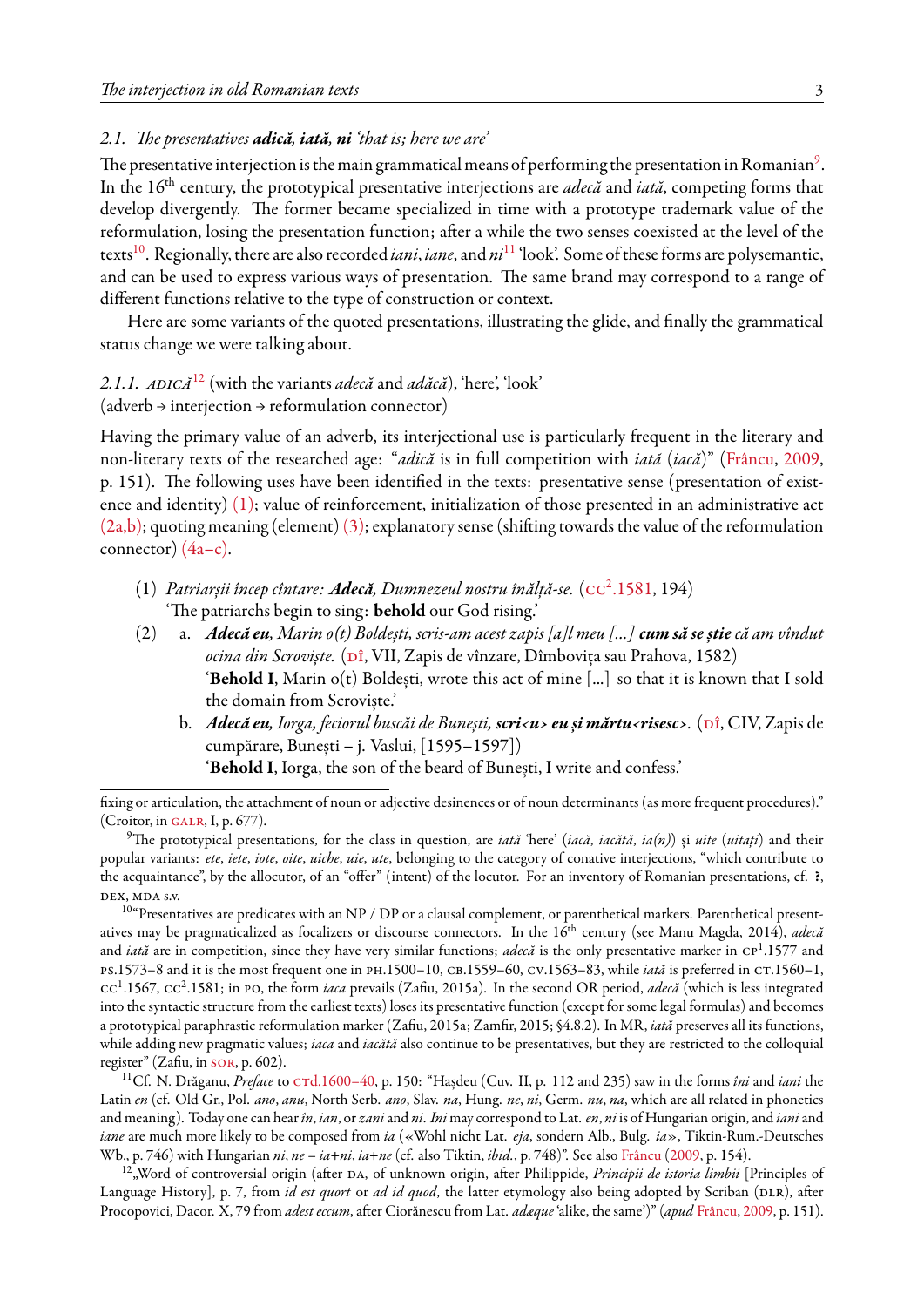- <span id="page-3-0"></span>(3) *Că zice svînta scriptură: Blaže(n) mu(ž), adecă "Ferice de bărbatul ce nu mearge spre sfatul necuraților și pre calea păcătoșilor".* [\(dî](#page-15-5), LIX, Însemnare, Galați, 1570–1571) 'That Holy Scripture says: Blaže(n) mu(ž), **that is**, happy of the man who does not go on the way of the unclean ones and of the sinners.'
- <span id="page-3-1"></span>(4) a. *După cuvîntul ce grăise, că "mai nainte", zice, "de ce mă veri chema, zic: Adecă, eu" (* $\text{cc}^2.1581$  $\text{cc}^2.1581$ *,* 20)
	- 'After the word he had said (that), he said, «when you call me, I say: **behold, I**.»'
	- b. Ce **adecă**, aceastea toate să le părăsim și să meargem după Hristos. (cc<sup>2</sup>[.1581](#page-15-4),75) '**That is**, we must all leave them and follow Christ.'
	- c. Ce se zice limbile, **adecă** cum ai zice, împreună tot omul ce-i smeri păcatului. ( $\text{cc}^2.1581,$  $\text{cc}^2.1581,$  $\text{cc}^2.1581,$ 558)

'What do the tongues say, **just as** you would say, all the men that humiliate them sin.'

#### *2.1.2. iată* (*iaca*, *iacă*, *iacătă*), 'look'

(demonstrative value → prezentative interjection → argumentative value / connector)

Initially used in a "demonstrative" sense (with the purpose of drawing the attention of the author on the actual and singularizing presence of an object in the reference world by directing it to the later), the interjection *iată* has entered into Romanian from Bulgarian (< *eto*, *ete*, etc.)<sup>[13](#page-3-2)</sup>, most probably via church texts, in Romanian written texts of different kinds, initially following the pattern of use taken from the Slavonic text and subsequently developing other contextual meanings.

Simultaneously with the cult form, the interjection *iată* has also entered the language by popular (dialectal) means, in variants like*ete*/*iete*, etc., in the southern (Oltenian, Wallachian) subdialects, competing with the local form and creating new forms contaminated by the latter  $(5a,b)$ :

- <span id="page-3-3"></span>(5) a. *Am treierat și cu caii, ete aici chiar aveam aria* (TDO, 335) 'I hustled with the horses, **look**, here I really had the area.'
	- b. *Bre, tataie, iote-așa, iote-așa, și noi avem un berbec!* (TDM II, 498) 'Bre, grandfather, **look-here**, **look-here**, we also have a ram!'

Traditionally, *iată* has specialized in making textual (written) presentation<sup>[14](#page-3-4)</sup>. In the analysed texts, it acquires all the fundamental values specific to presentatives: presentative sense *per se* (presentation of existence and identity)  $(6a-d)$ ; value of intensification of those presented in an administrative act  $(7)$ ; argumentative value [\(8\).](#page-4-1)

- <span id="page-3-5"></span>(6) a. *Și iată acestu om al mieu ce am tremes la domniia-voastră, el este frate acelui fecior.* (Dî, Scrisoare, Transilvania, 1599–1600) 'And **behold, this man of mine** whom I sent to your Your Lordship, **he is (a) brother**(of ) that son.'
	- b. *Zise Rahila: "Iaca, aicea Bala, slujnica mea".* ([po.1582,](#page-15-9) cap. 30, 3) 'Rahila said, «**Behold**, this Bala, my maidservant.»'
	- c. *Iosif, iară, zise: "Iaca, unde sănt".* ([po.1582,](#page-15-9) cap. 37, 14) 'Joseph also said, «**Behold**, where I am.»'

<span id="page-3-4"></span><span id="page-3-2"></span><sup>&</sup>lt;sup>13</sup>IATĂ! Interj. 1. *Voilà*; *Voiçi*, 2. *Voilà que* (soudain) [...] From Bulg. *Jato*, idem (*eto*, *ete*, etc. *Eto če* ... 'here it is'); (DA, s.v.).

<sup>&</sup>lt;sup>14</sup>Iată 'here' refers to the relative existence of a being that can be approached in a customized manner or not. The strong semantic value we refer to justifies the very frequent use of this presentation in religious texts, where the necessity of confirming with absolute certainty the divine existence and its works is obligatory. *Iată* gradually expanded its functionality into the literary texts. In colloquial oral communication, this intercession is almost entirely absent. The rhetoric based on the large use of textual presentations in argumentation is sometimes found in current official speeches and, recently, is very productive in spoken media communication. Regarding the behaviour of presentation in modern Romanian, see [Manu Magda\(2009a](#page-16-8)).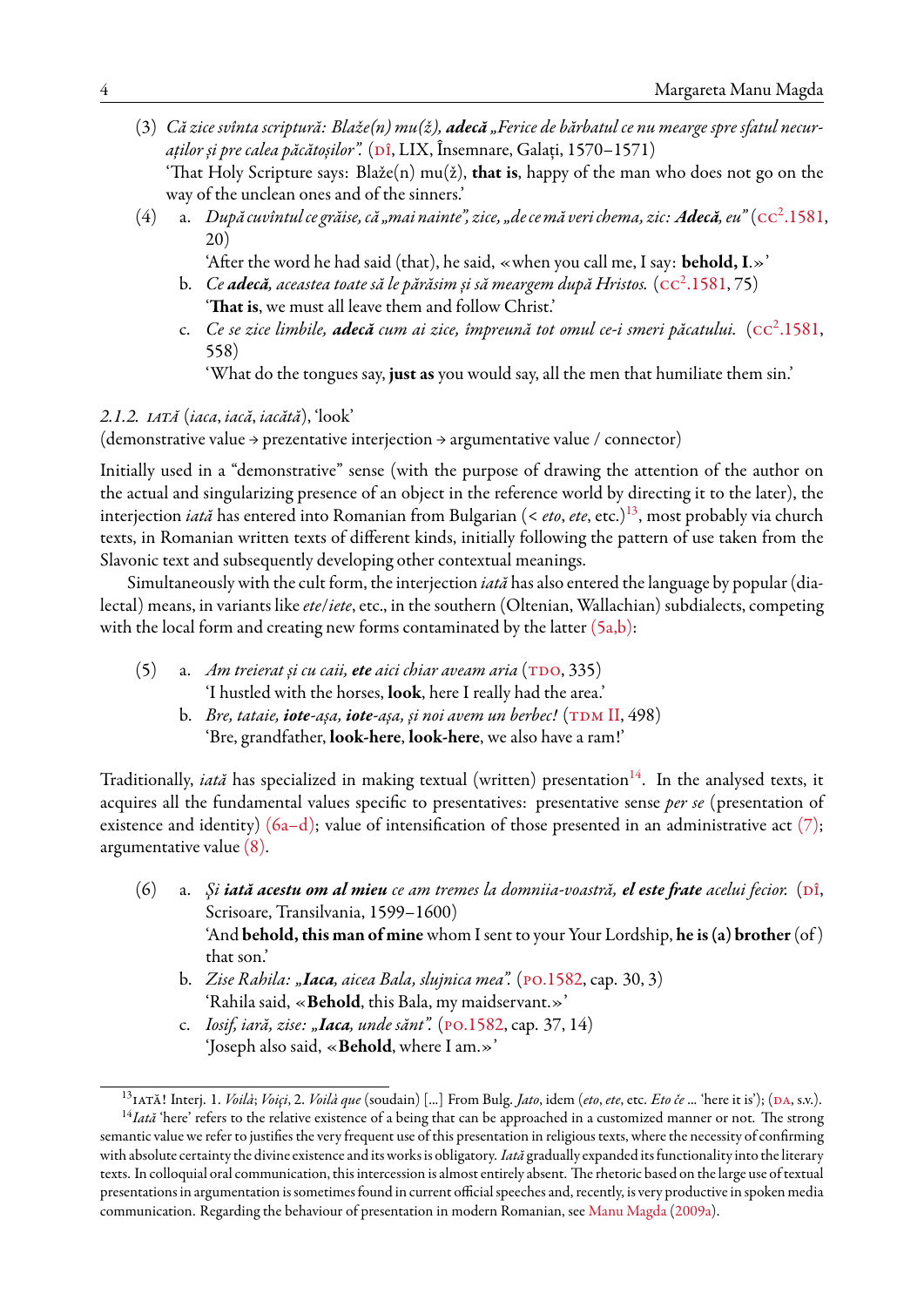d. *Iaca, domnu-mieu cu aceaea unde eu sănt la el, pre nemică grije nu purtă.* ([po.1582,](#page-15-9) cap. 30, 39)

'**Behold**, my lord, with those with whom I am to him, he does not take care of anything.'

- <span id="page-4-0"></span>(7) *Iată eu egumenul și tot săborul de la mănăstirea de la Muldoviță.* (Dî, LXXXII, Scrisoare, Suceava, Mănăstirea Modovița, [30 iunie 1592])
	- '**Behold I**, the egumen and all the saber from the monastery of Muldoviță.'
- <span id="page-4-1"></span>(8) *Și neavînd cine o lega, iată jiupîneasa Tămășoaie grecoaia să află [de] o deade la meșter de o legă,*  $ca$  *să aibă și ea pomeană.* ( $\overline{D}$ î, LIX, Însemnare, Galați, 1570–1571) '**Behold wife**Tămășoaie, the Greek woman, decided to give it to the craftsman to bind it, so that she may also have a charity.'

#### *2.1.3. Formations in evolution*

Presentative interjections (as well as the injunctive ones – see below) tend to take over the grammatical position of the verb<sup>[15](#page-4-2)</sup> [\(9,](#page-4-3) [10\),](#page-4-4) which is also reinforced by the presence in the context of a complementizer – here, *că* 'that' [\(9a–c,](#page-4-3) [10\)](#page-4-4).

- <span id="page-4-3"></span>(9) a. *Iaca că am început a grăi cu Domnul* ([po.1582](#page-15-9), 59) '**Behold**, I began to speak with the Lord.'
	- b. *Care lucru iată că și fu* [\(icp~1700](#page-15-11), 88<sup>v</sup> ) 'Which thing, **behold that** even happened'
	- c. *Ce, cumu-m zise, eu și făcui, și iacătă că văz!* ([po.1582](#page-15-9), 185) 'What, as he said to me, I even did, and **behold that**, I see!'
	- d. *Iată-ți muiarea ta* [\(po.1582](#page-15-9), 45) '**Here's** your wife.'
	- e. *Iacătă-l unde șade* [\(a.1620,](#page-15-12) 11<sup>r</sup> ) '**Here it is** where he's sitting.'
- <span id="page-4-4"></span>(10) *Oprită fu bunătatea de pre pămînt dentr-acealea zile de ce fusease zis: "Adecă, că se voru lăsa casele* voastre pustii". (cc<sup>2</sup>[.1581](#page-15-4), 211)
	- '... of what had been said: «**That's that** your homes will be left deserted.»'

In the  $16<sup>th</sup>$  century, the two presentations discussed above sometimes coexist in the same context  $(11a,b)$ (Densusianu, 1961, II, p. 161, *apud* Zafiu, in [sor,](#page-16-7) p. 604); "*adecă* occupies the first place (equivalent to a connector) and *iată* the second position (acting as a focalizer)" (Zafiu, in [sor](#page-16-7), p. 604).

- <span id="page-4-5"></span>(11) a. *Demîneața iară, adecă iaca Liia* ([po.1582](#page-15-9), 98)
	- 'In the morning again, **behold (behold)** it was Leah.'
	- b. A**decă, iată**, carei se delungă de tine, pier. ( $cc^2.1581, 15$  $cc^2.1581, 15$  $cc^2.1581, 15$ ) '**Behold (behold)**, those who depart from you, perish.'

In their evolution towards modern Romanian, the presentatives develop pragmatic values of connectors such as the narrative connector, marking discontinuity or surprise [\(12a\),](#page-4-6) especially after temporal or conditional constructions (Avram, 1960, p. 47, *apud* Zafiu, in [sor](#page-16-7), p. 604), conclusive connector [\(12b\)](#page-4-6), etc.

- <span id="page-4-6"></span>(12) a. *Ce cugetînd el aceastea, iată îngerul Domnului și să arătă lui.* [\(nt.1648,](#page-15-13) 3<sup>v</sup> ) 'Thinking of these, **behold** the angel of the Lord came and showed himself to him in his sleep.'
	- b. *Căzu <mark>adecă</mark> soțul lui, la picioarele lui* (NT.1648, 24<sup>r</sup>) '**Behold** his husband fell down at his feet.'

<span id="page-4-2"></span><sup>&</sup>lt;sup>15"</sup>They may have a predicate function, accepting some of the verbs' complements (direct complement, expressed by noun, pronouns, including by clitic, or propositional, possessive dative, supplementary predicative)" (Croitor, in GALR, I, p. 674).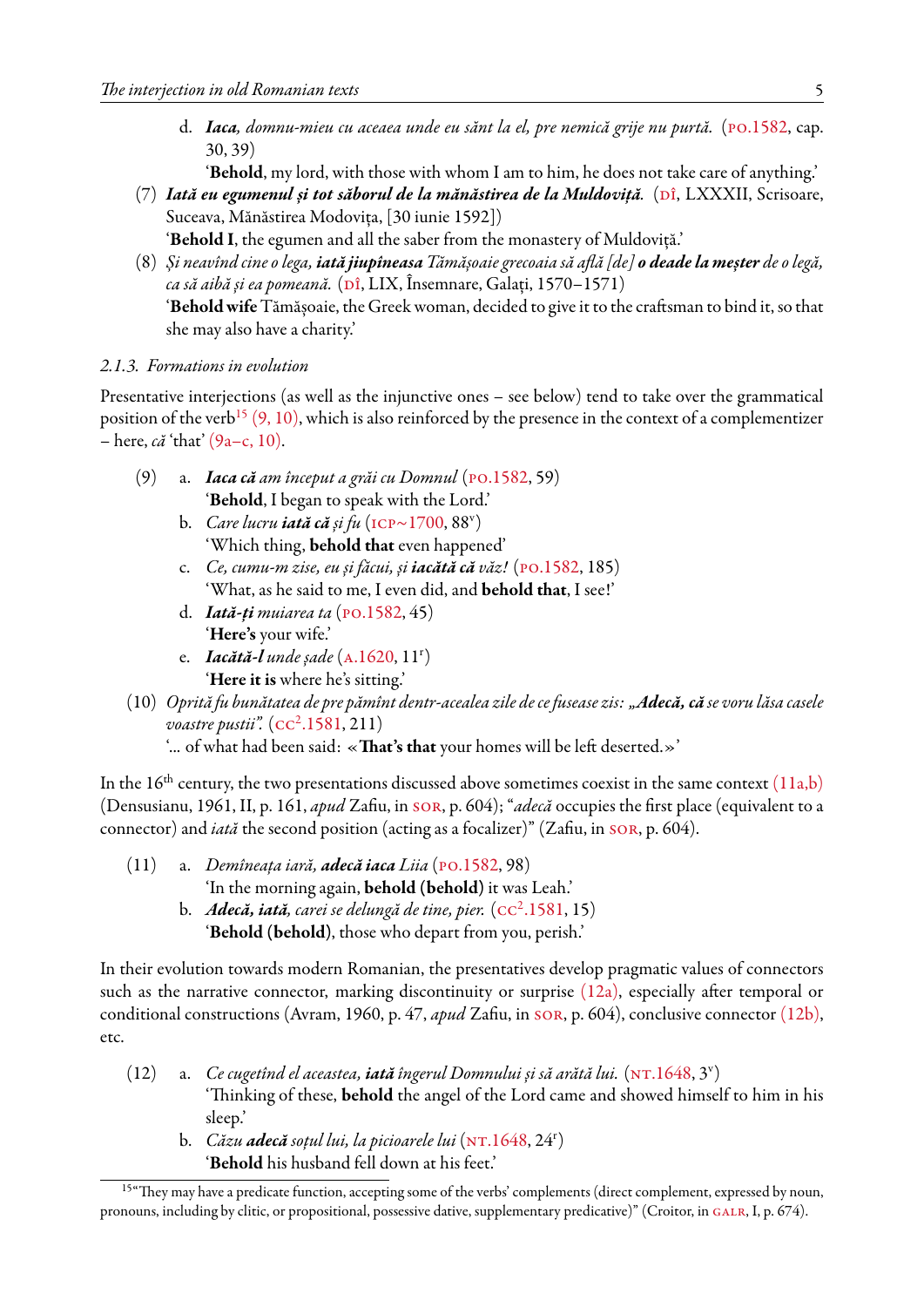# *2.2. Hortative interjections*

Hortative interjections have a more complex diachronic journey than the presentatives, in their evolution from and towards other lexico-grammatical classes.

## *2.2.1. blem* (*bleți*, *blemați*), *pas(ă)*, *vă*

(verbal forms → interjections → disappeared in modern Romanian)

In the Early Romanian Age, characterized by the greater rigour of the rhetorical patterns used in the drafting, as well as by the low presence of the orality elements specific to the dialogues, the texts contain interjections, coming from verbal imperative forms with directive meaning, such as *blem*, *bleți*, *blemați*[16](#page-5-0) [\(13a,b\)](#page-5-1), *pas(ă)*[17](#page-5-2) [\(14a–d\)](#page-5-3), and *vă*[18](#page-5-4) [\(15a–e\)](#page-5-5), isolated in late Romanian and replaced by other forms, of the interjectional type (the colloquial element of Turkish origin *hai(de)*, and the element of Hungarian origin *ni*[19](#page-5-6), with the variants *iane* / *iani*) (see *infra*, [§2.3.2\)](#page-8-0).

- <span id="page-5-1"></span>(13) a. *Dzisă: "Blem, frate Ciacal, [...]"* (CD.1698, 70) 'He said, «**Come on, brother Ciacal**.»'
	- b. *Blăm de-m arată.* ([a.1620](#page-15-12), 72) '**Come on**, show me.'
- <span id="page-5-3"></span>(14) a. *Pasă, pasă, Alexandre, că ție nu e dat să lăcuiești tu cu noi.* [\(a.1620,](#page-15-12) 32) '**Go, go, Alexandre** (voc.m.sg), that it's not your place to live with us together.'
	- b. *Filoane, pasă dară și-i zi să iasă Alexandru.* [\(a.1620,](#page-15-12) 5) '**Filoane** (voc.m.sg), **still go** and tell him that Alexandru should get out.'
	- c. *Pasă lăuntru la faraon și dzi aceasta lui* ([po.1582,](#page-15-9) cap. 8, 1) '**Go in** to the Pharaoh and tell him this'
	- d. *Și pasă înaintea lui pre țărmurile apeei.* [\(po.1582,](#page-15-9) cap. 7, 15) 'And (you) **go** before him on the shores of the water.'
- <span id="page-5-5"></span>(15) a. *Dzise fata lui faraon ei: "Vă!"* ([po.1582](#page-15-9), cap. 2, 8) 'The daughter of Pharaoh said (un)to her: «**go away**!»'
	- b. *Vă, derept aceaea, și adună într-una bărbații lu Izdrail.* ([po.1582](#page-15-9), cap. 3,16) 'Therefore, **go** and gather/bring together the men of Israel.'
	- c. *Zise Ietro lui: "Vă cu pace!"* ([po.1582](#page-15-9), cap. 4, 18) 'Jethro said to him, «**Go** with peace!»'
	- d. *"Vă înaintea lu Moisi în pustie!"* [\(po.1582](#page-15-9), cap. 4, 27) '«**Go** in front of Moses in the wilderness!»'
	- e. *Vă la faraon, măne demăneață.* ([po.1582](#page-15-9), cap. 7, 15) '**Go** to the Pharaoh tomorrow morning.'

## *2.2.2. ni*, *iane* (*iani*)

*2.2.2.1.* The interjection *ni* with a hortative meaning, after an imperative or conjunctive [\(16a–e\)](#page-6-0), identified both in the Northern and Southern texts of the  $16<sup>th</sup>$  century, restricts its usage to the north, being attested today with presentative value, and only in regional dialects [\(17,](#page-6-1) [18\).](#page-6-2)

<span id="page-5-0"></span><sup>&</sup>lt;sup>16</sup>Cf. DEX-online, s.v. *BLEM* (*BLÅM*) – (obsolete) "This archaism in Maramureș is heard less often and only in a few villages" (Țiplea, 1906, p. 432). – Lat. *ambulo, ambulare* ('to walk') > *îmbla(re)* 'walk' > *umbla* 'to walk'. Besides words formed in Romanian with the prefix *în–* (*îm–*), used with and without prefix: *bătrîni / îmbătrîni*, *tineri / întineri*, *sănătoși / însănătoși*, *bucur / îmbucura* etc., here, too, has been used the form without *îm–*, considering it to be a prefix and not an inherited word([Felecan](#page-15-15), [1994,](#page-15-15) p. 38).

<span id="page-5-2"></span><sup>17</sup>Cf. dex-online, s.v. *PĂSÁ*<sup>2</sup> , 3rd pers. *pásă*.

<span id="page-5-4"></span><sup>18</sup>Cf. dex-online, s.v. *VĂ* (Lat. *vade*).

<span id="page-5-6"></span><sup>&</sup>lt;sup>19</sup>Cf. DEX-online, s.v. *NI* interj.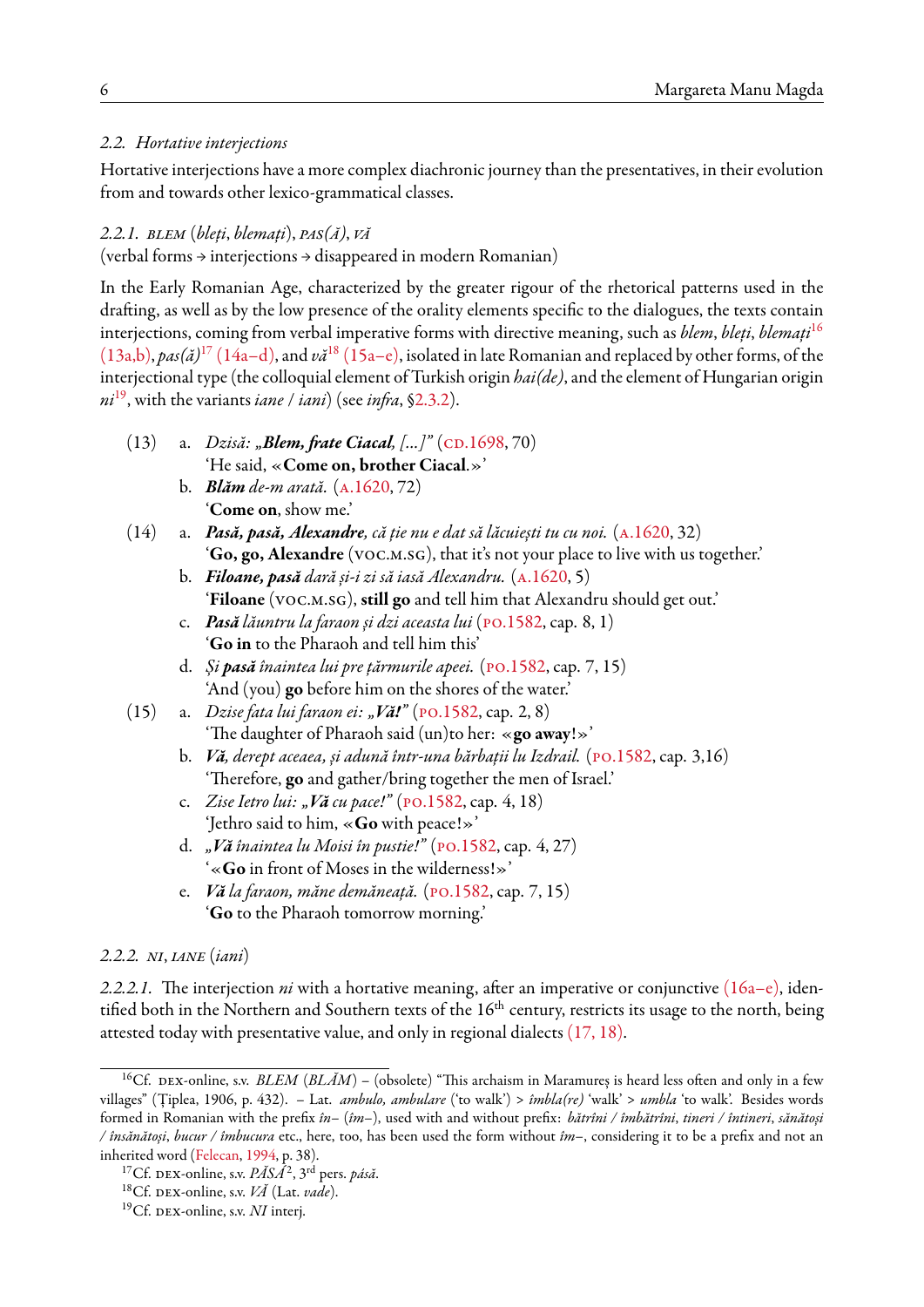# Old Romanian

- <span id="page-6-0"></span>(16) a. *Ni, să dzidim o cetate și turnul cui vărvul să agiungă la ceriu.* [\(po.1582,](#page-15-9) cap. 11, 4) '**Let's** build a fortress and its tower and peak shall reach the sky.'
	- b. *Ni, să pogorîm gios și să turburăm limba lor.* ([po.1582,](#page-15-9) cap. 11, 7) '**Let's** descend and influence their language.'
	- c. *Derept aceasta, ni, să dăm vin a bea tatălui nostru.* [\(po.1582](#page-15-9), cap. 19, 32) 'As a consequence, **let's** give wine for our father to drink.'
	- d. *Zise Laban: "Ni, batăr, așa să fie cum dzici".* [\(po.1582,](#page-15-9) cap. 30, 34) 'Laban said, «**Come on**, be it as you say.»'
	- e. *Ni, deaca amu ai vrut să te duci […], derept-ce ai furat domnedzeii miei?* ([po.1582](#page-15-9), cap. 31, 30)

'**Look**, if you wanted to go now and you lamented so loud at your Lord's house, why did you steal my gods?'

## Dialectal Romanian

*Ni* (< Hung. *nez*) is today a presentative interjection with limited regional circulation (Central and North-Western Transylvania). Having in general the meaning of *uite* 'look', it primarily functions as an intensifier, alone or in combination with other markers of the same category  $(17a,b)$ . Most commonly, this presentative is associated with ostensive deictics (demonstrative pronouns, adjectives and adverbs, personal pronouns of the 3rd person, as well as definite articles), manifesting various stages of stereotyping  $(18a-c)^{20}$  $(18a-c)^{20}$  $(18a-c)^{20}$ .

<span id="page-6-1"></span>(17) a.  $\pi$ *nii!*" zîce  $\pi$ se lup mare iesă colo pe dos" //  $\pi$ *undi-i?*" // ( $TDN$ , 41)

'«**Look**,» he says, «what a great wolf is going out down there» // «where is it?»'

- b. *d-apăi* **uite ni!** / primăvara / adică iarna no / le grijîm acasă // (TDN, 85) 'then **look** / in spring / namely in winter no / we take care of them at home //'
- <span id="page-6-2"></span>(18) a. *ciobanu care-i rîndu să dușe cu oile / iestălalt stă... de la stîna / pe rînd așa ni //* ([tdn,](#page-15-16) 223) 'the shepherd to whom the turn comes goes with the sheep / the other stays ... from the sheepfold / in turn **look so** //'
	- b. *avea cuptoriu / din casă / și un ciubăr așa ni / une merea [...] băga lemnile așa ni // înc-amu am de-alea ni* // (TDN, 224)

'he had the oven / from the house / and a little buck **like that** [...] he puts the wood **look so** // I still have **look, some of these** //'

*2.2.2.2.* Regionally, *iane*, *iani* 'behold' are also recorded[\(19\)](#page-6-4). [Frâncu](#page-15-1) [\(2009,](#page-15-1) p. 154) notes that just like *ni*, *iane (iani) < ia + ne* "after 1600, gradually restricts its use to some Nordic texts: *iane* (Cv.1563–83, 20<sup>v</sup>/12; cc<sup>2</sup>[.1581,](#page-15-4) 315, 364, 407), *iani* (?, XII, 100<sup>r</sup>/11, XIV, 113<sup>r</sup>/5, 8; crd.1600-40, 102<sup>r</sup>/2, 16, 110<sup>v</sup>/1)".

<span id="page-6-4"></span>(19) *Iane a-mu trupe* (CTd.1600-40, 110<sup>v</sup>) '**Here is** my body'

# 2.2.3.  $HAI(DE)^{21}$  $HAI(DE)^{21}$  $HAI(DE)^{21}$

(hortative interjection with multiple contextual uses  $\rightarrow$  imperative value  $\rightarrow$  connector)

In the late Romanian period, at the same time as the appearance of oral, colloquial elements in the analysed texts, there are registered the hortative interjections of Turkish origin *hai(di/de)* (with wide circulation in

<span id="page-6-3"></span><sup>&</sup>lt;sup>20</sup>For this topic, see Manu Magda (2009b).

<span id="page-6-5"></span><sup>&</sup>lt;sup>21</sup> See, for example, TDRG, s.v.: "türk. *hayde, -di, -da*; in allen Nachbar- u. Balkansprachen.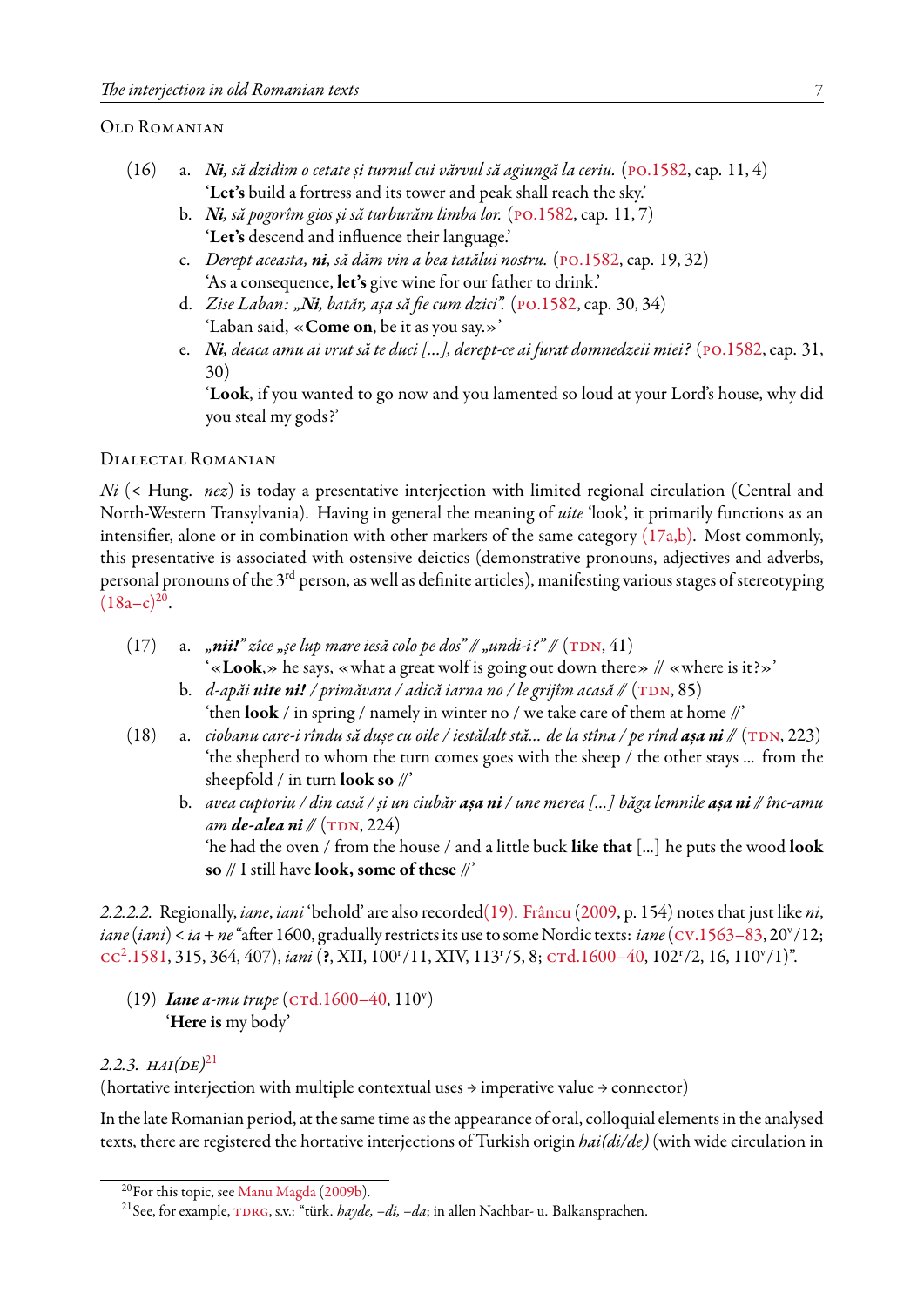the Balkans)<sup>[22](#page-7-0)</sup>, which extend over time (in the spoken language and less in written literary Romanian, with the exception of press style), imposing themselves in modern colloquial Romanian, sliding to the verb status (it presents a beginning of a desinence paradigm, like that of the interjections *poftim*, *uite*) [23](#page-7-1) .

By its own nature<sup>[24](#page-7-2)</sup>, it was characterized as the typical interjection of Romanian interaction<sup>[25](#page-7-3)</sup>. This allocutive form is specialized for communication in dialogue structures that necessarily presuppose the presence (either real or imaginary) of an addressee. For this reason, the interjection in question penetrates later in the written version of Romanian, especially in the texts of the fictional style, where it takes the place of the imperatives *blem*, *pas(ă)*, *ia(ni)*, preserving the value of the imperatives it often accompanies [\(20a\)](#page-7-4) and tending to replace it (20b-d) (by joining the vocative -  $(20c,d)^{26}$  $(20c,d)^{26}$  $(20c,d)^{26}$  $(20c,d)^{26}$ .

#### Old Romanian

- <span id="page-7-4"></span>(20) a. *Una dintre dînsele zise cître cealaltă: – Hai să ne coborîm aici.* [\(cpr](#page-15-18), 207) 'One of them said to the other: «**Let's get down** here.»'
	- b. *Au dzis copilului: "Hai ghidi cahpol!"* ([nl~1750–66,](#page-15-19) 222) 'They said to the child, «**Come on, [cahpol] that you are!**»'
	- c. *Hai mare prislestiață ce ești.* (CD.1698, 160) '**Come on, great [prislestiață]** that you are.'
	- d. *Haide, prietine, vino să-ți arăt cîte feluri de bucate facem astăzi* [\(cpr,](#page-15-18) 235) '**Come on, my friend**, come here to show you how many dishes we make today.'

### Modern Romanian

Although it belongs, by definition, to a class of inflexible words, the interjection *hai(de)*, with imperative value, presents, in modern Romanian, a beginning of inflection (having forms with the verbal desinence of the 2nd person singular, *–ți*: *haideți* [\(21a\)](#page-7-6) or the verbal desinence of the 1st person plural, *–m*: *haidem* [\(21b–d\);](#page-7-6) the latter has a narrower sphere of use – "popular and obsolete").

- <span id="page-7-6"></span>(21) a. *A: Haideți să-ncercăm.* [\(ivrla](#page-15-20), 193) 'A: (you) **Let's** try.'
	- b.  *Aimée, știi ce? Haidem la Constanța!*
		- *– Haidem! rosti ea spontan...*
		- *Atunci haidem în vagonul-restaurant pentru refacere.*
		- *– Haidem, Aimée, e timpul să mergem.*
		- (M. Drumeș, *Invitație la vals*, *apud* [Pană Dindelegan](#page-16-11) ([2009\)](#page-16-11), p. 533–536)
		- '– Aimée, you know what? (we) **Let's** go to Constanța!
		- (we) **Let's go!** spontaneously she said...
		- Then (we) **let's go** to the restaurant-car for refreshing.
		- (we) **Let's go!** Aimée, it's time to go.'
	- c. *Și-i șopti: – Haidem la Sala Catalană.*

(M. Eliade, *Maitreyi și alte proze*, *apud* [Pană Dindelegan](#page-16-11) [\(2009](#page-16-11)), p. 533–536) 'And he whispered, «**Come on** to the Catalan Hall.»'

<span id="page-7-0"></span><sup>&</sup>lt;sup>22</sup>These are considered (see [Frâncu](#page-15-1), [2009,](#page-15-1) p. 335) innovations of the pre-Phanariot and Phanariot era (1640–1680).

<span id="page-7-2"></span><span id="page-7-1"></span><sup>&</sup>lt;sup>23</sup>To describe the status of these interjections in modern Romanian see, among others, Manu Magda (2009a).

<sup>&</sup>lt;sup>24</sup>Closely related to the imperative, hortative interjections have some common features with vocative and imperative: they can appear isolated in the phrase, they speak with a special intonation and serve to address us; that is why these interjections canaccompany a vocation or imperative.  $(GALR, I, p. 667)$ .

<span id="page-7-5"></span><span id="page-7-3"></span><sup>&</sup>lt;sup>25</sup>The wording belongs to Rodica [Zafiu](#page-16-12) [\(2005\)](#page-16-12).

<sup>26</sup>Contextually, the interjection *hai(de)* interjection can be associated or (more and more commonly) assimilated: with an imperative (or a performative expression), or with the hortative conjunctive. In the initial use, the term *hai(de)* was associated with the imperative of verbs of movement ("Come, come! Let's go!"). In this configuration, *hai(de)*exhibits the combinatorial availability of the substituted verb. See, in this regard, DEX-online, s.v. *Hai*.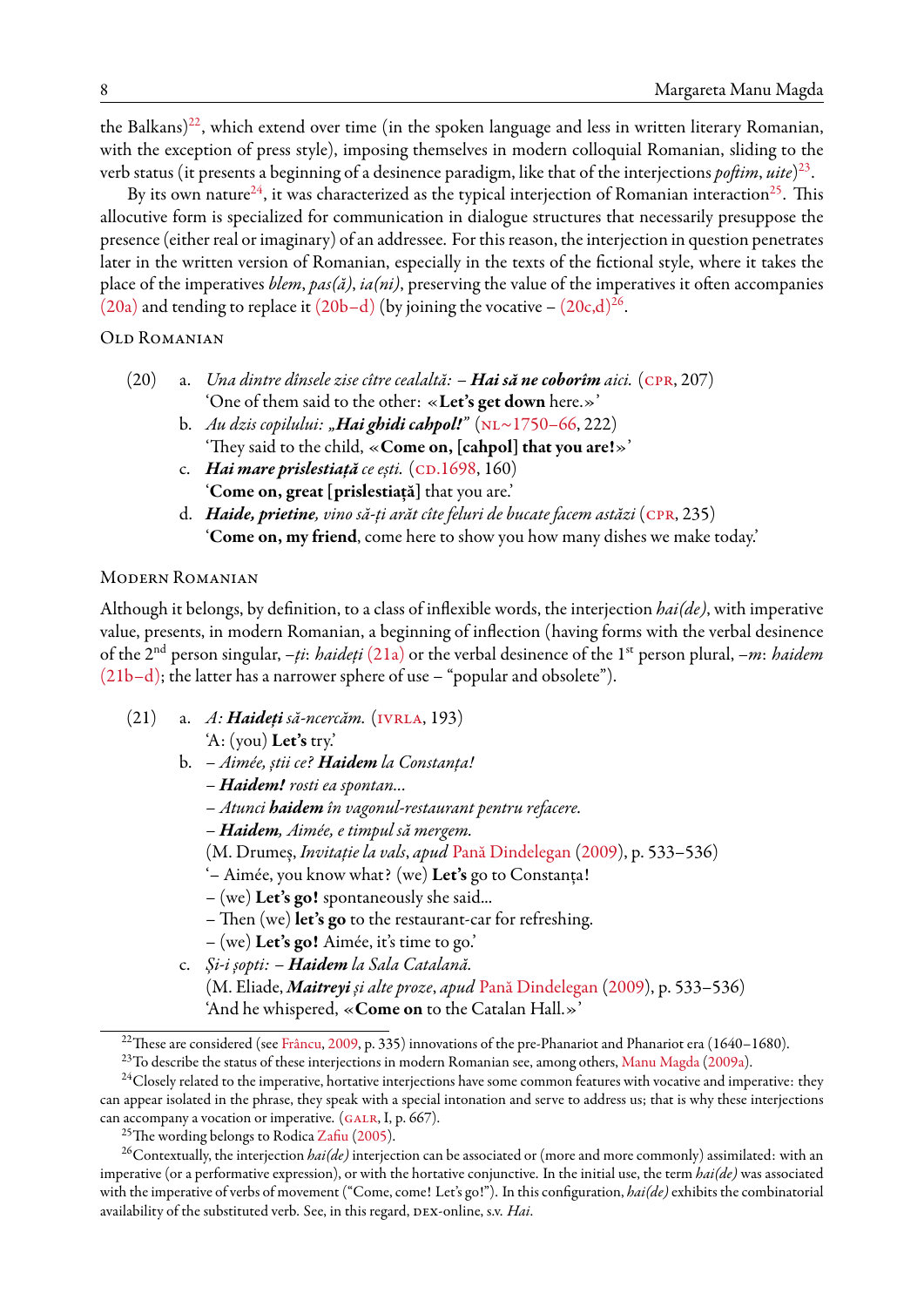d. *Vă rog și vă implor să haidem insuportabili stînd și înțelepți... Haidem să fim rude, i-am spus... Haidem să ne mișcăm, îmbrățișarea vieții mele.* (N. Stănescu, *Epica Magna*, *apud* [Pană Dindelegan](#page-16-11) ([2009](#page-16-11)), p. 533–536) 'Please, and I beg you to **come out** unbearable, standing and wise ... (we) **Let's** be relatives, – I told her ... **Let's** move, (you) embrace of my life.'

In certain contexts, *hai(de)*joins the elements of the language that are meant to refer to the components of the communicative act, operating as a discursive marker. In monologues, the interjection *hai(de)* has the character of a discursive connector (in clustered formulæ), marking various argumentative roles (directing the decoding of the intentions an utterance was formulated with) $27$ .

# *2.3. Addressing interjections*[28](#page-8-2)

*2.3.1. bre*, *măi*

(interjection with "popular" connotation  $\rightarrow$  interjection with "familiar" connotation  $\rightarrow$  vocative value)

#### LATE OLD ROMANIAN

Addressing and phatic interjections are absent from old texts. They appear sporadically in the first fictional texts of the late  $19<sup>th</sup>$  and  $20<sup>th</sup>$  century<sup>[29](#page-8-3)</sup> literature to dominate all the modern Romanian contexts, where they sometimes tend to take over the grammatical behaviour of the vocative (often preceding one noun in vocative, which they form an intonational unit with, or take its place) $^{30}.$  $^{30}.$  $^{30}.$ 

<span id="page-8-0"></span>(22) a. *Bre, hei, om necunoscătoriu...* (CD.1698, 125) '**Bre, hey**, ignorant man!' b. *Ce ți-i voia, măi?* [\(nl~1750–66,](#page-15-19) 21) 'What do you want, **măi?**'

# *2.3.2. bre*, *măi*, *mă*, *fă*, *măre*[31](#page-8-5) (the last term gone out of use)

# 19<sup>th</sup> CENTURY ROMANIAN

The most frequent addressing interjections in the 19th century[32](#page-8-6) are: *bre*, *măi*, *mă*, *fă*, *măre*:

(23) a. *"Nu vă temeți, măre, lăsați"* (N. Filimon) '«Do not be afraid, **măre**, leave it alone (you.pl).»' b. *"Fa, fa Ioană"* (V. Alecsandri) '«**Fa, fa**, Ioană (voc.f.sg)»' c. *"Of ! mări frate"* (V. Alecsandri) '«Oh! **mări, brother**»

<span id="page-8-3"></span><sup>29</sup>See, for this subject, [Chivu](#page-15-21) *et al.* ([2015](#page-15-21)).

<span id="page-8-1"></span><sup>&</sup>lt;sup>27</sup>See GALR, II, *Conectori frastici și transfrastici* [Phrastic and transphrastic connectors], §3.2, and [Manu Magda](#page-16-8) [\(2009a,](#page-16-8) p. 482–483).

<span id="page-8-2"></span><sup>28</sup>"Interjections by which the recipient is called are called *addressing* or *appellative*. There is some sort of structuring in them, by specializing some interjections for recipients with the trait [+ Human]: *hei*, *mă*, *măi*, *fa*/*fă*, *alo*, *bă*, *băi*, *bre*, *pst*... In many situations, the addressing interjections accompany nouns in the vocative case, thus strengthening their addressing value. Of the interjections with recipients [+ Human], only *fa/fă* is specialized for female recipients, as a result of its origin from the noun *fată* 'girl'." (Croitor, in GALR, I, p. 667).

<span id="page-8-5"></span><span id="page-8-4"></span><sup>&</sup>lt;sup>30</sup>See Manu Magda, in GALR, II, p. 893-895.

<sup>&</sup>lt;sup>31</sup>MĂRE *interj.* 1) (used to express wonder, perplexity, curiosity). 2) (also used as an addressing term) Măi. [Var. mări] / cf. Alb. *more*, Modern Gr. *moré* (nodex, 2002, s.v.).

<span id="page-8-6"></span><sup>32</sup>*Apud* Croitor, in [Chivu](#page-15-21) *et al.* [\(2015,](#page-15-21) p. 276–281).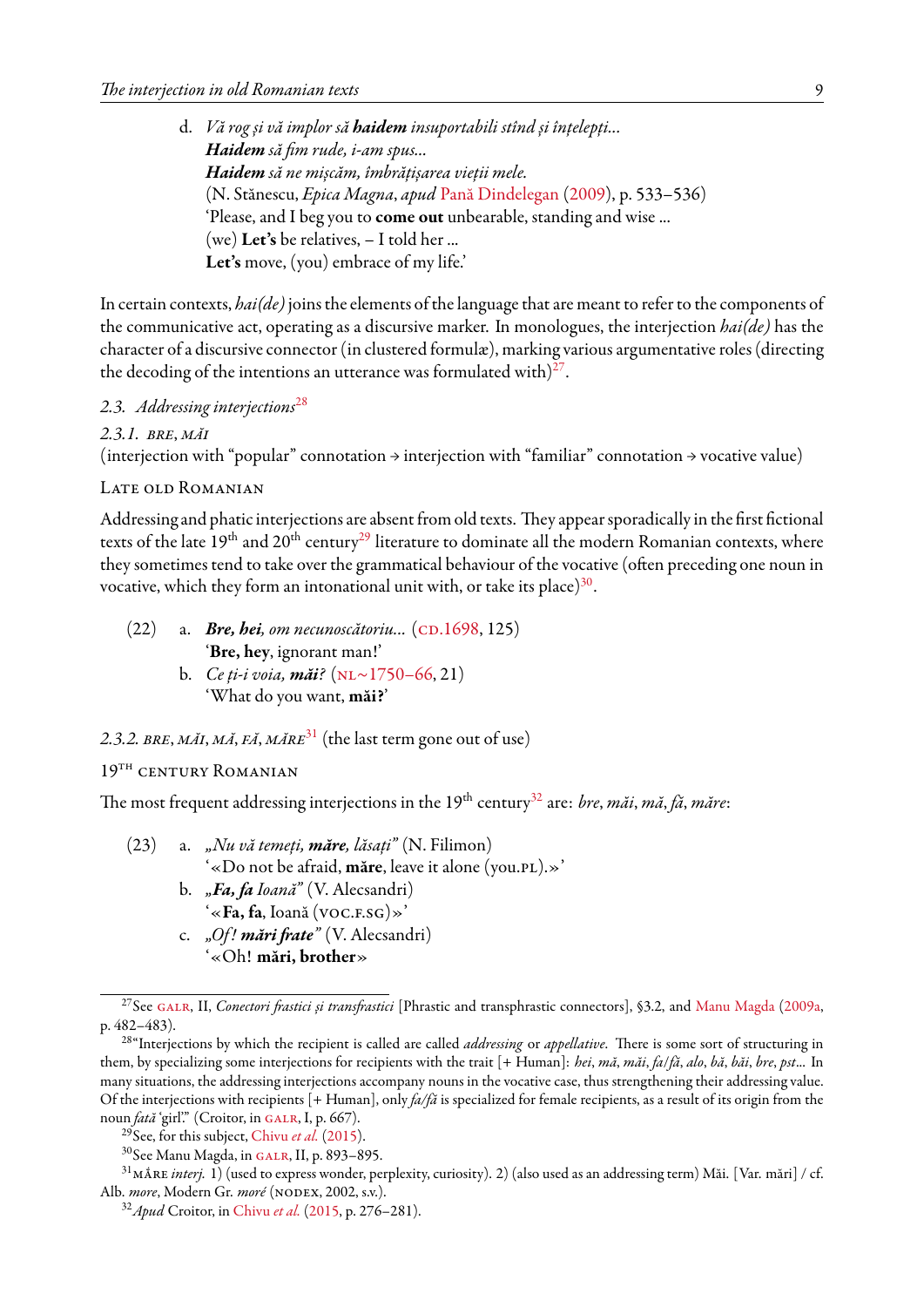d. *"Şi ce-ai să-i faci, măi Neagu?"* (V. Alecsandri) '«And what are you going to do, you **[măi], Neagu?**»'

#### Modern Romanian

In using these terms of interpellation that express the call to contact the speakers and stimulate the commencement of communication (*hei*, *ei*, *e*, *măi*, *mă*, *băi*, *bă*, *bre*, *fa*, *fă*, *făi*, *tu*) [33](#page-9-0) structural and functional changes occur in time. The terms in question are mainly used in non-standard (regional, popular) registers. The exceptions are *mă!*, *măi!*, present even in the familiar communication of some categories of educated speakers (for example in the spoken media). In this respect, there is a tendency to weaken the intensity of use of the politeness formulæ and to reinforce the value of the interjectional calls *mă*, *bă*, *băi*, *bre*, *tu*.

- (24) a. *Măi Mărine, te mai pui cioban la vară? Mă pui, bă nea Ioane.* (TDO, 997) '**Măi** Mărine (voc.m.sg), you're still hiring as a shepherd this summer? I hire myself, **bă** Uncle Ioan(e) (VOC.M.SG)'
	- b. *Mă, nu știu dacă ți-e de folos ce ți-am spus eu.* (IVLRA: 42) '**Mă**, I do not know if it's useful for you what I told you.'
	- c. *Vrei să mă conduci acuma pă mine pă la spate... Băi, dumneata vrei să-ți spui ceva?* (**?**, 2004).

'You want to drive me to my back... **Băi**, do you want me to tell you something? ' – *Caragiale avea o vorbă: "Ce să caute neamțu' în Bulgaria?" "Ce caută, bă, românu' în Irak, băi?!" "Ce cauți, bă, la noi, bă? Cin' te-a trimis?"* (**?**, 2003).

'– Caragiale had a saying: «What is the German looking for in Bulgaria?» «What is the Romanian, **bă**, looking for in Iraq, **băi**?!» «What are you looking for, **bă**, at us, **bă**? Who sent you?»'

d. *A: Măi! Eu spun o chestie foarte serioasă! Dă bine, mă!* B: **Stați, bă!**... (**?**, 2003). 'A: **Măi!** I am telling you a very serious thing! It looks good, **mă!** B: Let me tell you (DAT.PL), **bă!** ...'

## *2.4. Interjections with transphrastic connector value*

*2.4.1. adevăr(at)* (Lat. *ad* + *de* + *verum*) [34](#page-9-1) and *amin*[35](#page-9-2) (Slav. *aminŭ* < Gr. *amin*, Hebr. *amen*)

Interjections can have different communication values (noted above) or can function as pragmatic connectors. With this last function, some are specialized in certain contexts: *amin*, *bogdaproste*, *aleluia*, and *osana* belong to the ritualized religious language. Others are used, for example, as demarcation signals in administrative texts (letters, official documents, laws) that require concise, unambiguous expression. In essence, these signals highlight the instructions contained in the text to which they are attached. (See the case of the archaic, isolated, clustered interjections<sup>[36](#page-9-3)</sup> *adevăr* [\(25a–c\)](#page-10-0) and *amin* [\(26a–c\).](#page-10-1) The former is out of use, the latter is used today only in the church language.)

#### **DOCUMENTS**

<span id="page-9-0"></span><sup>&</sup>lt;sup>33</sup>Cf. Manu Magda, in GALR, II, p. 893-895.

<span id="page-9-2"></span><span id="page-9-1"></span><sup>34</sup>See dex-online, s.v. *adevărát*<sup>2</sup> , *–ă*.

<sup>&</sup>lt;sup>35</sup>There are a series of (actual) interjections borrowed from other languages. Some loans were made in the old language (*aleluia* 'hallelujah', *amin* 'amen', *osana* 'hosanna' from Slavic, *bogdaproste* 'thank you, God bless you' from Bulgarian, *bre* from Turkish, *haide* from Turkish, Bulgarian and Modern Greek, etc.), others in modern and contemporary times (Croitor, in GALR, 2008, I, §5.1). In dex-online, s.v. *AMÍN* interj. 1) (it is used as a concluding formula in religious texts, prayers, etc.) True; so be it. 2) fam. It's over!; Farewell! / < Slav. *aminu*, source: **?** (2002).

<span id="page-9-3"></span><sup>&</sup>lt;sup>36</sup> The tendency of natural languages is to cloud the procedural sense of success and to form collocations of quasi-stable originally free expressions" [\(Ștefănescu,](#page-16-13) [2007](#page-16-13), p. 215).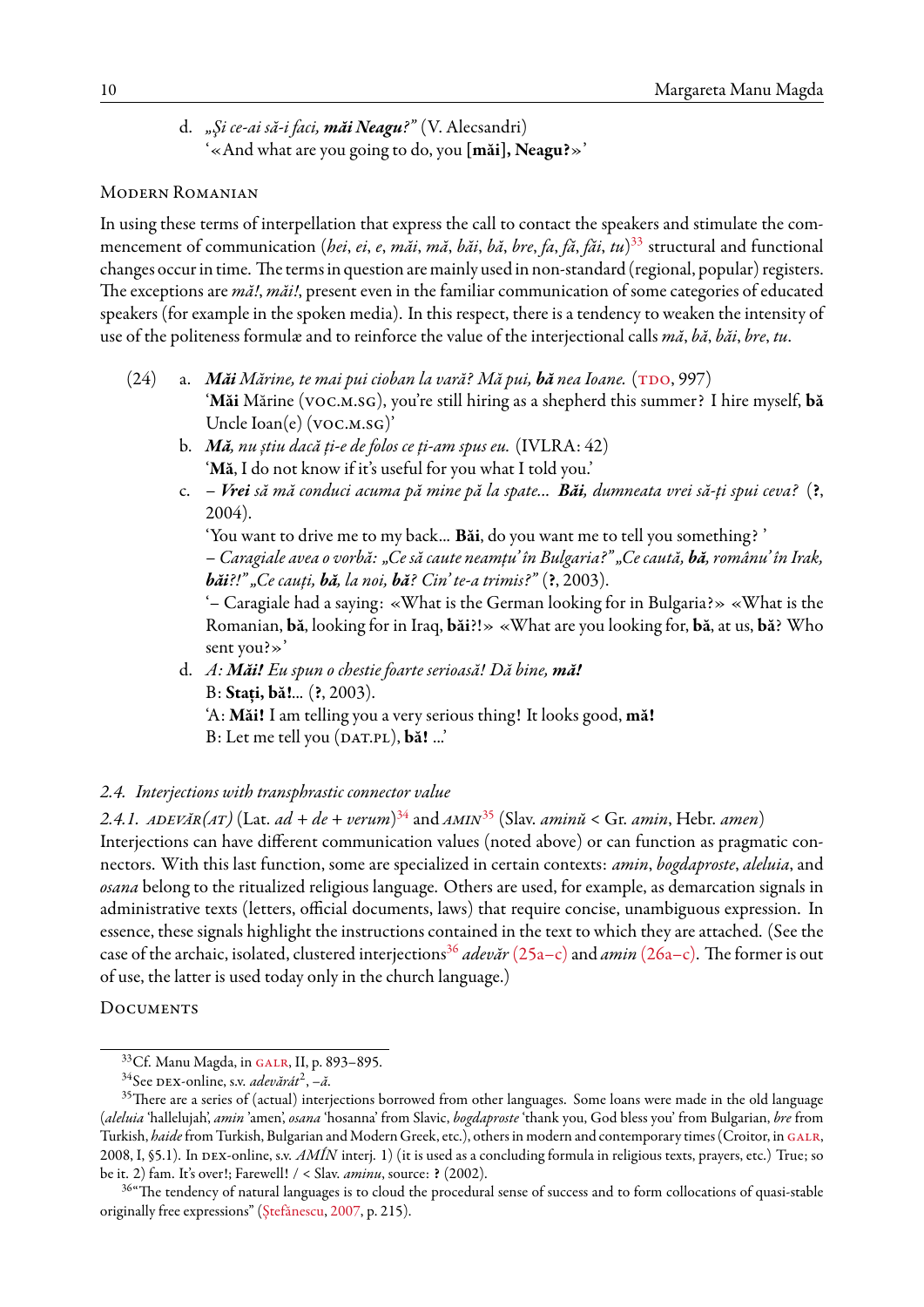- <span id="page-10-0"></span>(25) a. *Adevăr, făcut-am tocmeală, ce Domneata ai trimes credincios‹ul› măriii tale de credință […]* ( $\overline{p}$ î, XXXI, Scrisoare, Transilvania,1600) '**Indeed**, I've made a deal, by which you have sent the man of faith of your greatness with this commandment and promise of your kingdom'
	- b. *Și să fiț Dumiile-voastre sănătos, adevăr.* (pî, XCVII, Scrisoare, Suceava, [1593–1597]) 'And your lordship be healthy, **indeed**.'
	- c. Păntru aceaea dăm știre domiitale și să te veselești de la Dumnedzău, adevăru. (Dî, CX, Scrisoare, Suceava, [1600])

'That's why we let you know and [we wish you] to be glad from God, **indeed**.'

- <span id="page-10-1"></span>(26) a. *Dumnezeu pre mijloc de noi. Amin.* (Dî, XVI, Zapis de vînzare, J. Prahova, 1597–1600) 'God among us. **Amen**.'
	- b. *De-această vă dămu în știre și Dumnezeu să vă ție sănătoși și întru pace bună*, **amin**. (Dî, XVIII, Tîrgoviște, [1599])

'That's why we let you know and God keep you healthy and in good peace, **amen**.'

c. *Dumnezeu lungească zilele domitale, amin.* (pî, XCIII, Scrisoare, [1593]) 'May God extend the days of your lordship, **amen**.'

#### Old religious literature

- (27) a. *... și acmu și purure și în veci adevăru.* (**?**, 69<sup>r</sup> ) '... and now and forever and forever **the truth**'
	- b. *Așteptămu scularé morților. di vecie vecului. adevăru.* (**?**, 121<sup>v</sup> ) 'We are waiting for the resurrection of the dead. forever. **the truth**.'
	- c. Că aceasta amu, **adevăr**, bună iaste și cu folos și spăsenie. ( $\text{cc}^2.1581, 25)$  $\text{cc}^2.1581, 25)$  $\text{cc}^2.1581, 25)$ 'Like now this is, **indeed**, good and useful and penitence.'
- (28) a. *iarî direpții | întru părîțiia ceriului. | amin* (**?**, 106<sup>v</sup> ) 'and the righteous / in the kingdom of heaven. / **amen**'
	- b. Că a lui e slava și ținearea, întru nesfîrșiții veacii veacilor, **amin**. ( $\text{cc}^2.1581, 107)$  $\text{cc}^2.1581, 107)$  $\text{cc}^2.1581, 107)$ 'That's his glory and the keeping, in the end of the ages of the ages, **amen**.'

# **3. Emotional interjections: the case of the secondary interjection** *Doamne!*

# *3.1. Secondary interjections*

Linguistics habitually distinguishes between primary interjections, which always have interjectional use, and secondary interjections<sup>[37](#page-10-2)</sup>, which have interjectional use by virtue of their significance [\(Ameka](#page-15-22), [1992](#page-15-22), p. 105).

All secondary interjections fall into the subclass of intrinsic interjections and have an emotive commu-nicative function. They generally come from nouns<sup>[38](#page-10-3)</sup> and, to a lesser extent, from verbs, adverbs, pronouns, and nominal phrases. The sub-class of secondary interjections also includes prepositional groups and petrified sentences.

<span id="page-10-2"></span><sup>&</sup>lt;sup>37</sup>"Secondary or improper interjections are created on the field of the Romanian language from other parts of the speech or from different phrases or sentences which, after frequent use and accentuation of affective value, have acquired the status of interjections. When used with interjectional value, these words or groups of words totally or partially lose their own lexical meaning, acquiring additional affective nuances and changing their grammatical behavior, being morphologically invariant and syntactically independent." (see Croitor, in GALR, I, *Interjecția* [Interjection], §5.1).

<span id="page-10-3"></span><sup>38</sup>The nouns that can become secondary interjections are grouped into several semantic classes: kinship names (*mamă* 'mother', *măiculiță* 'mummy', *tată* 'father', *frate* 'brother', *soră* 'sister'), nouns from the religious sphere (*Dumnezeu* 'God', *Domn* 'Lord', *drac* 'devil', *naiba* 'heck', *păcat* 'sin'), frequently used terms of address (*domn* 'gentleman', *nene* 'mister'), seldom proper nouns" (Croitor, în GALR, I, *Interjecția* [Interjection], §5.1.1).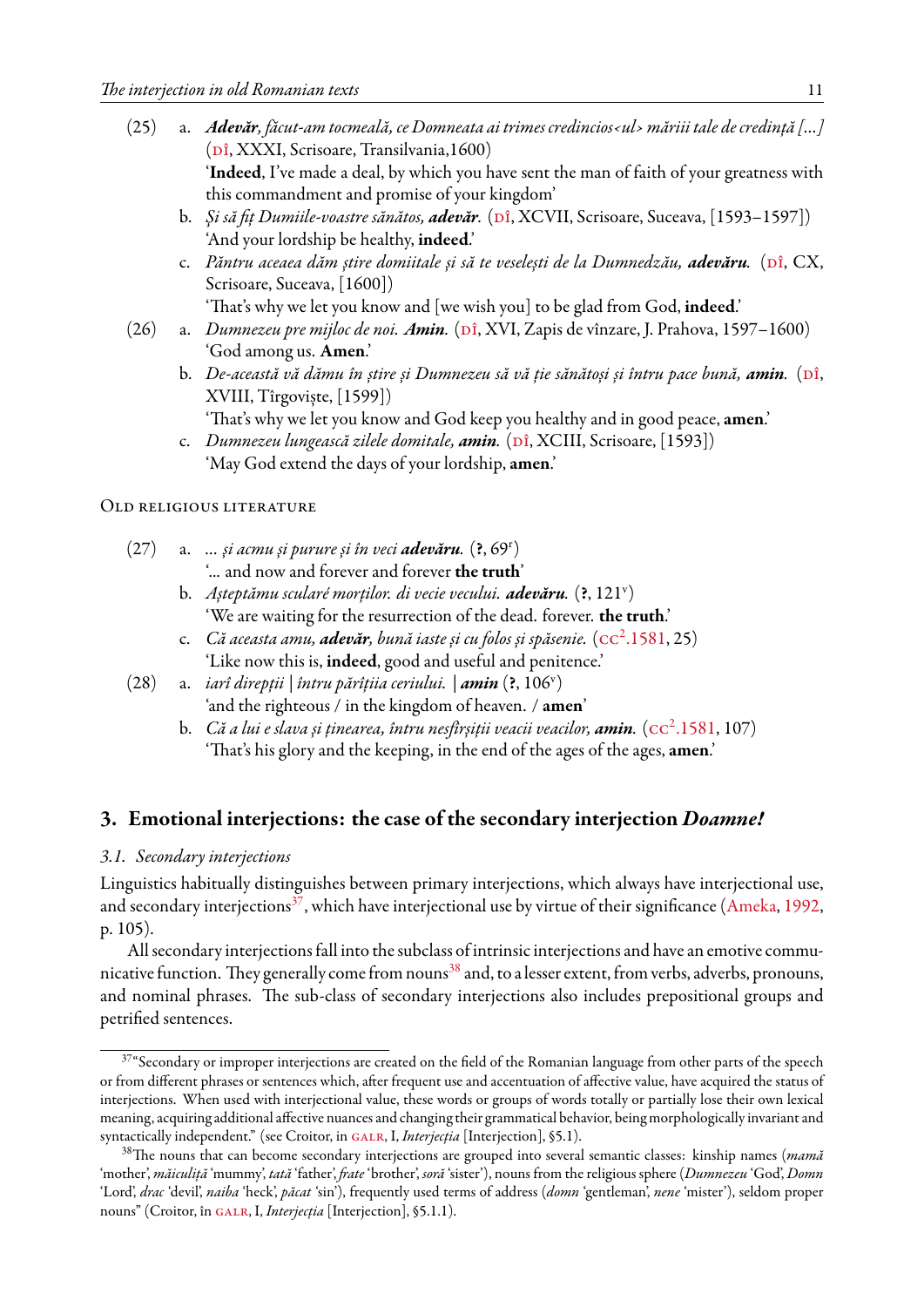### *3.2. Premises of semantic derivation*

*3.2.1.* Below, we will briefly illustrate the behaviour of the prototypical secondary interjection *Doamne!* (*~Dumnezeule!*) 'Lord! (~God!)' in the consulted old Romanian texts, compared to the one in modern Romanian texts<sup>[39](#page-11-0)</sup>.

*Doamne!* (*~Dumnezeule!*) belongs to the class of interjection formulæ that include, at a synchronic level, several stages of a derivative chronology. We will briefly outline the stages of the delocutionary derivation of the term, starting from the use of the nominal form of the appellative in a prayer situation (considered as the implicit discursive situational context), to its interjectional, stereotyped one. This situation is created by a speaker who sets up an act of implicit language (with double meaning—"begging" and "praise"—at the same time) appropriate to the situation, together with an addressee, through and for the dialogue, an implicit speech act. Delocutive derivation, from the nominal to the interjectional form of the term, is based just on this double meaning of contextually implicit act of language.

*3.2.2.* The basic form for the semantic derivation of the word, in the process of sliding to the secondary interjection value, is the nominal, allocutive one, with the function of an appeal formula addressed to divinity, during the prayer. *Domn* (<  $\overline{D\ddot{o}M}(\check{I})$ NUS, nominative) is used, with this function, especially with vocative desinence, *Doamne* (< DŎMĬNE): – as a term of addressing the divinity [\(29a–d\);](#page-11-1) – as a generic term of addressing the "master, prince"  $(30a-b)$ ; – as a generic common term of polite addressing to a male, *domnule* 'sir" (articulated vocative) / plural *domnilor* [\(30c\)](#page-11-2).

- <span id="page-11-1"></span>(29) a. Doamne, spăseaște-ne! (cc<sup>2</sup>[.1581,](#page-15-4) 109) '**Lord**, deliver us!'
	- b. Milosîrd ești **tu, Doamne!** ( $cc^2$ [.1581](#page-15-4), 65/67) '**Lord**, you are merciful!'
	- c. *Domnul den ceriu, iartă-ne noi.* [\(clrv](#page-15-23).1559, 66) '**Our Lord in Heaven**, forgive us.'
	- d. *Dumnezeu, cu urechile noastre auzim.* ([clrv](#page-15-23).1570, 96) '**God**, we listen with our ears.'
- <span id="page-11-2"></span>(30) a. *Doamne împărate* (FD.1592–604, 168) '**Lord emperor**'
	- b. *Zise: "Rogu-te, Doamne, ‹s›ă am aflat mila înaintea ochilor tăi, nu încungiura sluga ta"* ([po.1582](#page-15-9), cap. 18, 3)

'He said, «Please, **Lord**, if I have found mercy before your eyes, do not enclose your servant»'

c. *Domnilor și boierilor* ([clm.1700–50,](#page-15-25) 293) '**Lords and boyars**'

#### *3.3. Stages of derivation*

In what follows, we will consider, in agreement with [Olivier](#page-16-14) [\(2000,](#page-16-14) p. 161f.), that the interjective formations, identified in various contexts, represent lexicalized realizations / achievements from the diachronic point of view of a semantic continuum<sup>[40](#page-11-3)</sup>. This continuum contains several stages:

*3.3.1.* The basic stage (primitive situation) of the derivative process contains the formula *Doamne!*, with a nominal function, as a support for all other stages. The expressive potential of the formula [\(31\)](#page-12-0) derives

<span id="page-11-3"></span><span id="page-11-0"></span><sup>&</sup>lt;sup>39</sup>In this regard, see our work, Manu Magda (2017).

<sup>40</sup>See, in this sense, [Olivier](#page-16-14) [\(2000\)](#page-16-14): "...nous ferons l'hypothèse d'un *continuum sémantique* reliant ces différents emplois. Selon nous, on ne peut conclure à une véritable polysémie : chaque emploi porte la trace des types d'emplois qui le précèdent dans l'ordre dérivationnel... chaque emploi porte la trace des types d'emplois qui le précèdent dans l'ordre dérivationnel. La classe des *formules interjectives* laisse voir dans un même état de langue plusieurs étapes d'une chronologie dérivationnelle" (p. 161).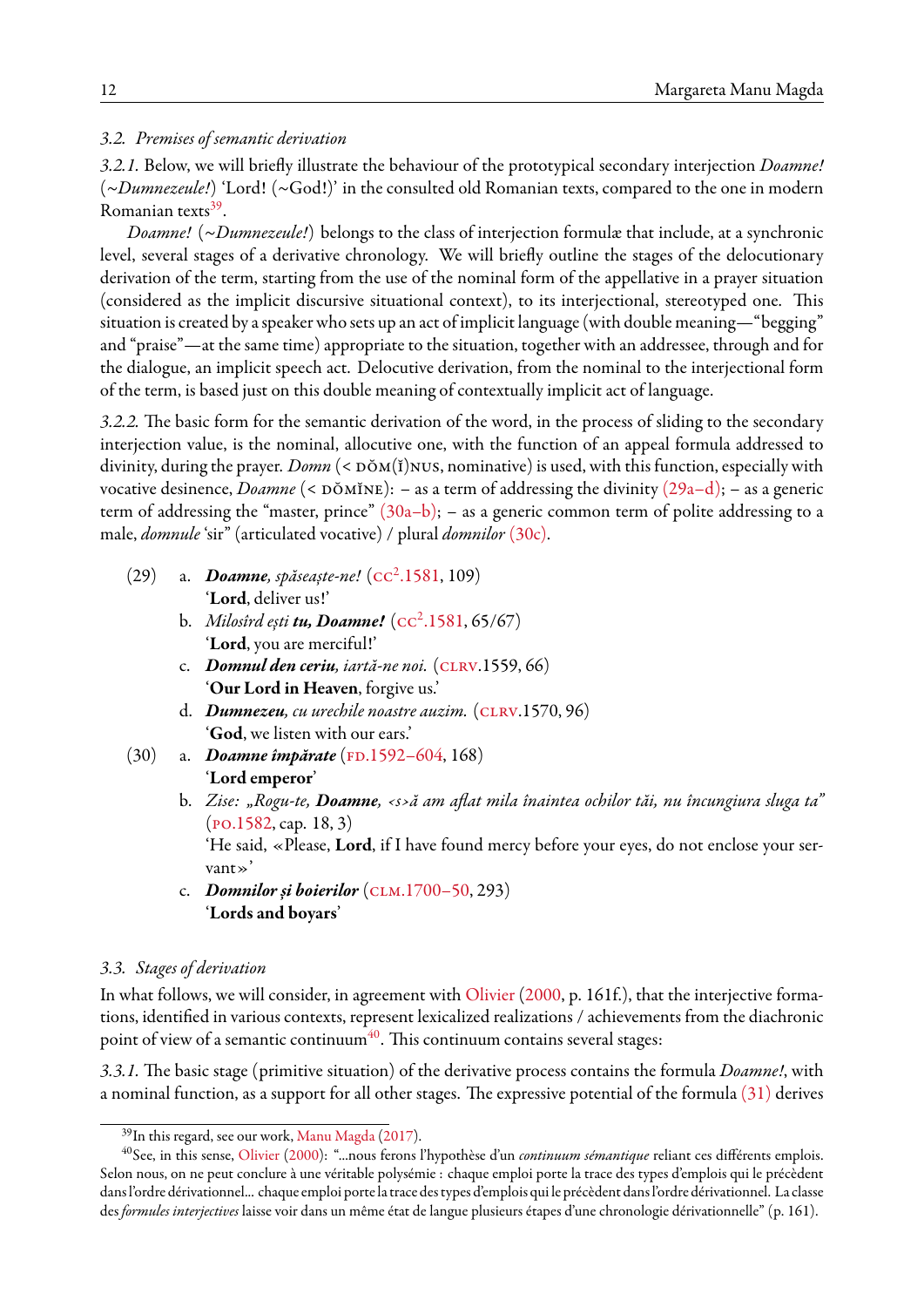from the fact that the meaning of the term benefits from the persistence, in the speaker's memory, of the prototypical content of prayer implicit in the appeal formula.

<span id="page-12-0"></span>(31) *Aceasta grăiia, că de acmu zis i fu "Doamne, spăseaște-ne!"* (cc<sup>2</sup> [.1581](#page-15-4), 109) 'This was what he said, «**Lord**, deliver us!»'

*3.3.2.* The first interjectional stage of expression is characterized by a weakening of the prototypical situation "prayer" (through the ambiguity of the author's identity), and the exclusive preservation of the "exceptional situation" value from its semantic sphere.

# Old Romanian

Old Romanian texts mark this stage by using (and improving the process in the late phase of the studied period) conventional rhetorical techniques (among which the exclamation has a privileged role, see 33a– c). In the conversational triangle speaker – addressee – witness, the speaker (through discursive elements) organizes and directs the discussion, ensures a favourable atmosphere for communication, prefiguring a dialogue with a potential receptor  $(32a-d)$ , which has an active role in the creation of meanings. "Due to the addressed speech, the recipient ceases to be an abstract, virtual entity, becoming an integral part of a dialogue construct, in which to him is assigned the role of a confidant, but also a co-participant in the formation of the text" [\(Cvasnîi Cătănescu](#page-15-26), [2006,](#page-15-26) p. 75).

<span id="page-12-1"></span>(32) a. *Ce și David amu răpștind arătă-se: "Pînă cînd păcătoșii, Doamne, pînă cînd păcătoșii laudăse?"* (cc<sup>2</sup> [.1581](#page-15-4), 2)

'What David also now shows up is saying: «Until when the sinners, **Lord**, until when the sinners will they boast?»'

b. *Şi dzise Avraam: // "Doamne Domnezeu, den ce voiu cunoaște că voi birui acesta?"* [\(po.1582](#page-15-9), cap. 15, 8)

'And Abraham said: // «**Lord, God**, how will I know that I will overcome it?»'

- c. *Că pre adevărat, Doamne, au călcat împărații Asiriei limbile și păgînii.* (**?**, 71) 'That indeed, **Lord**, Assyria's kings have transgressed the languages and the heathen, and put their gods into the fire.'
- d. *"Ce este omul, Doamne, de-ai făcut pentru el atîta mărire?"* (**?**, 294) '«What is the man, **Lord**, that you have made for him such greatness?»'
- (33) a. *Doamne, Domnul nostru, cît iaste de minunat numele tău […]!* (**?**, 29) '**Lord**, our Lord, how wonderful your name is, the whole earth is full of it!'
	- b. *O, cît sîntu de înfricoșate lucrurile tale, Doamne!* (**?**, 63) 'Oh, how terrible your things are, **Lord!**'
	- c. *O, Doamne, împăratul mieu, atîta dragoste și pateme ai pus pentru noi.* (**?**, 160) '**Oh, God**, my emperor, so much love and passion you gave us.'

Although we did not identify the final interjectional stage in the old texts, we attested to the chroniclers two examples marking the very advanced phase of pragmatization, present today in spoken Romanian:

- (34) *Într-una de dzile, cu meșterșug i-au împărțit, pre unii la o samă de agii curții sale, la ospățu, văz* **doamne**, pre alții la alți agi și la masa sa... (CLM.1700–50, 227<sup>r</sup>, zac 19) 'One day, by hand, they divided them, some of them at the agas of his courthouse, at the feast, **you see, Lord**, the others at other agas and keeping some of them at his table.'
- (35) *Scris-au veziriul cu scîrbă la pașa de Tighine, dzicînd că beiul de Moldova este un ghiaur și știe toate ce să facu la Moscu și la Ieși, de le scrie tot adevărat la Poartă "iar tu ești, vedzi doamne, busurman și nu știi nemic!"* [\(nl~1750–66](#page-15-19), 196)

'The vizier wrote in disgust, to the pasha of Tighine, saying that Moldova's bey was a ghiaur and knew everything that was done in Moscu and in Ieși, so that he wrote all true to the Gate «and you are, **you see, Lord**, bursuman and you know nothing!»'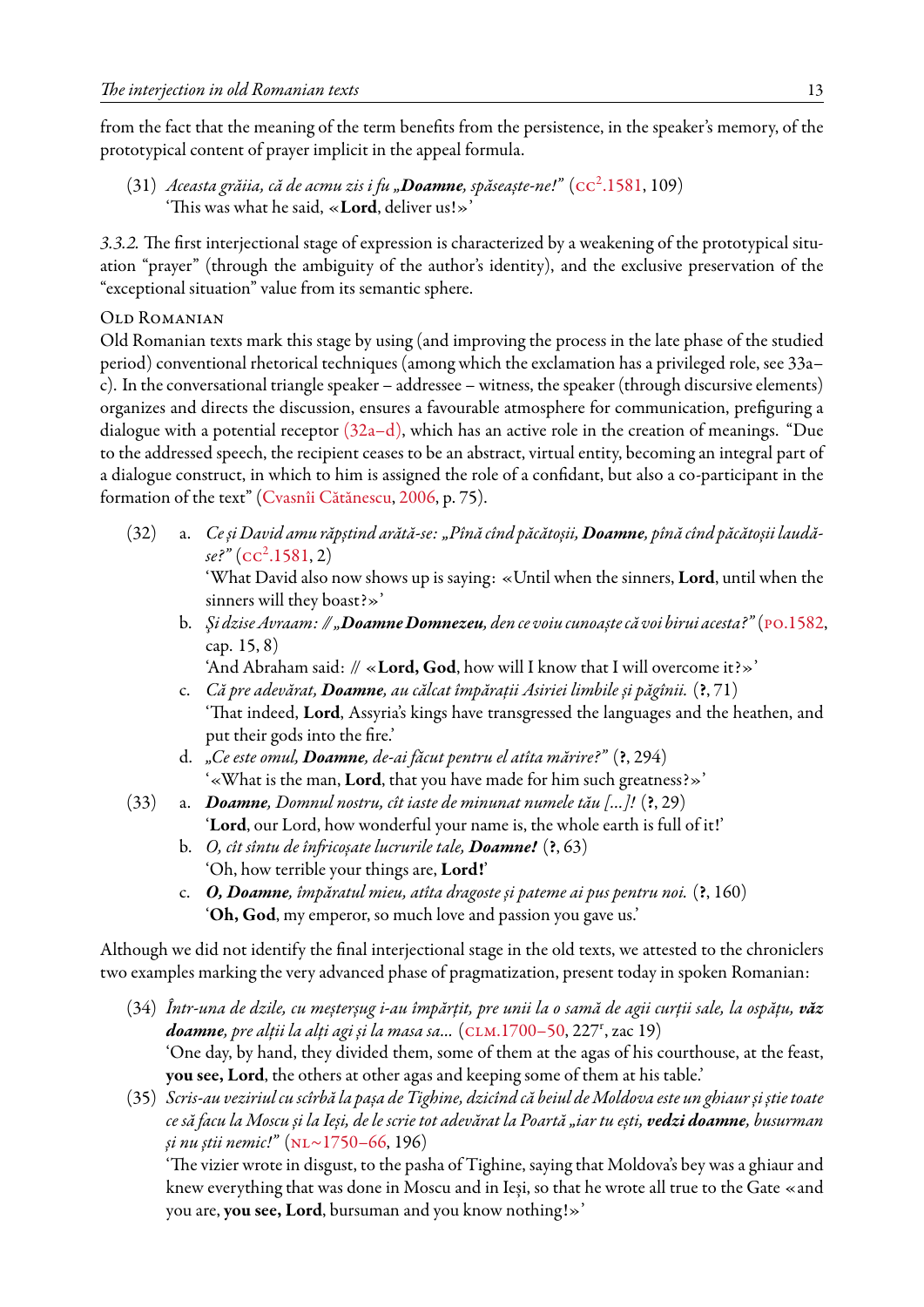*3.3.3.* In the final interjectional stage, all derived uses of the term *Doamne!* preserve, from the primitive situation, the emotion characteristic of exclamation and interjective gesture. In this last stage of the delocutive derivation, the term in question achieves an advanced level of pragmatization, acquiring the prototypical function of intensification. Communication loses its primitive sacred substrate and goes into a profane communication. Interjectional *Doamne!* approaches the value of the accompanying *Ah!* and *Oh!* interjections, which mark the high degree of emotivity, but starting from a different primitive situation – that of the cry (see  $36a,b)^{41}$  $36a,b)^{41}$  $36a,b)^{41}$  $36a,b)^{41}$ .

#### Modern Romanian

In modern Romanian, "*Doamne!*" has acquired interjectional value because of its special affective content, uttering the name of the supreme divinity. *Doamne!* loses the role of addressing or calling, as in the situations when used in its own sense, being used in expressing an emotional reaction of interjectional value.

As a secondary interjection, *Doamne!* performs syntactically (unstructured) independent utterances, prefacing or completing other statements that complement them affectively. The difference from the substantive variant is reflected by intonation $^{42}.$  $^{42}.$  $^{42}.$ 

- <span id="page-13-0"></span>(36) a. *Oh, Doamne, nu poți să-ți imaginezi! O să las o parte din mine, aici, în capitală!* ([online\)](http://www.sport.ro/) '**Oh, God**, you can not imagine! I'll leave a part of myself here in the metropolis.'
	- b. *Și vine chelnerița, vede în ziar poza din tinerețe a actorului și zice, topită de emoție: "Vai, Doamne, cît era de frumos!"* ([online\)](http://www.desteptarea.ro/bricolaje-vai-doamne-cat-era-de-frumos/)

'And the waitress comes in, she sees the actor's younger picture and says, melted by emotion: «**Oh, my God**, how handsome was he!»'

Prototypically, these statements are associated with exclamative syntax $43$ . Generated by the formation in question, nominal exclamations usually accompany exclamation constructs  $(wh$ -type)<sup>[44](#page-13-4)</sup> containing syntactic patterns characterized by the presence of exclamatory grading and intensification elements of the adjective or adverb<sup>[45](#page-13-5)</sup>. These statements include, in the first positions of the syntagmatic sequences through which they are made, exclamative elements such as:

- <span id="page-13-6"></span>• the pronoun (adjective) *ce* 'what' [\(37a\),](#page-13-6) sometimes followed by the adverb *mai* 'more' [\(37b\),](#page-13-6) the preposition *de* 'of' [\(37c\),](#page-13-6) or by both;
	- (37) a. *Doamne, ce a apărut în Scornicești! E o statuie tare ciudată.* [\(online](http://www.wowbiz.ro/doamne--ce-a-aparut-in-scornicesti-e-o-statuie-tare-ciudata-poate- aj)) '**God**, what appeared in Scornicești! It's a weird statue.'
		- b. *Doamne, ce mai viață!* ([online\)](https://www.youtube.com/watch?v=TzeTxzYxsrc) '**God, what a life!**'
		- c. *Doamne, ce de bani! 400.000.000 de euro "mișcă" finala Champions ...* ([online\)](http://sport1x2.ro/news/doamne-ce-de-bani-400000000-de-euro-misca-finala-champions-league-din-acesta-seara-id9684.html) '**God**, how much money! 400,000 Euro "moves" the Champions League final...'
- the pronominal adjective *cît* 'how much' (alone or followed by the preposition *de* 'of '):
	- (38) *Doamne, cît de mult o iubește!* [\(online](http://www.wowbiz.ro/doamne--cat-de-mult-o-iubeste-alex-velea--declaratie-uriasa-de- iubire)) '**God, how much** he loves her!'

<span id="page-13-1"></span><sup>41</sup>"Si l'on arrive au même type d'effet avec *MD*, unité obtenue par dérivation à partir d'une expression à contenu descriptif, qu'avec un cri parlé, c'est bien que la situation primitive de *MD* se prête à une telle évolution, même si celle-ci n'a rien d'automatique" [\(Olivier,](#page-16-14) [2000](#page-16-14), p. 172).

<span id="page-13-2"></span><sup>&</sup>lt;sup>42</sup>"The character of the *exclamative utterances* of interjections is generally marked in the suprasegmental plane" (GALR, II, p. 969).

<span id="page-13-4"></span><span id="page-13-3"></span> $^{43}$ Cf., in this regard, Visan ([2002](#page-16-16), p. 415–424).

<sup>&</sup>lt;sup>44</sup>Cf. [Vișan](#page-16-16) ([2002,](#page-16-16) p. 416). The author distinguishes between *exclamations*, statements with a certain expressive illocutionary force, and *exclamative constructions*, sentences being defined as such according to their semantic-syntactic traits.

<span id="page-13-5"></span><sup>45</sup>See [galr,](#page-16-1) I, *Interjecția*, §4.1. and II, *Enunțul*, §4.2.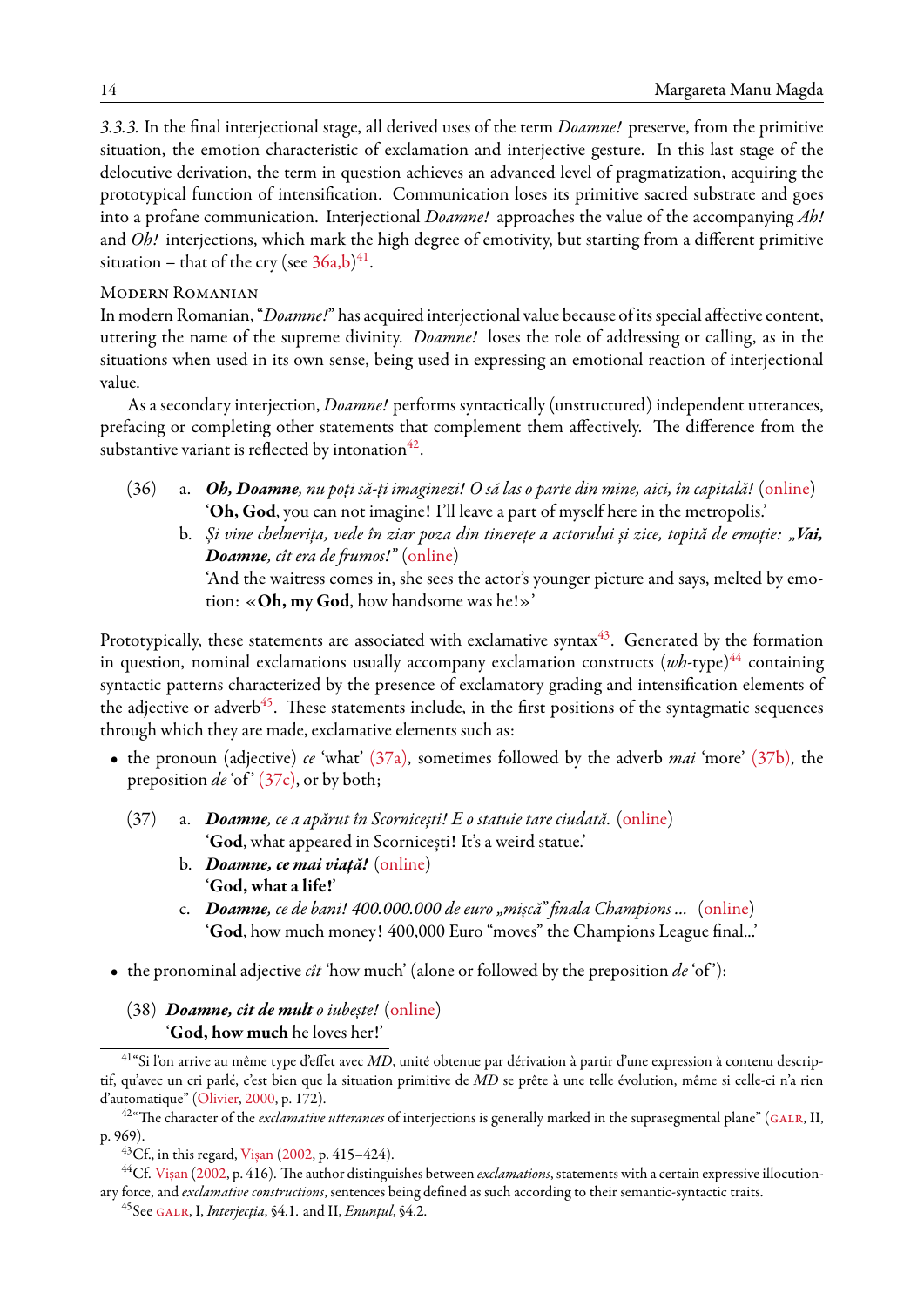- *unde* 'where', *cum* 'how', *unde nu* (accompanied, in some constructions, by the adverb *mai* 'more', placed away from the conjunction):
	- (39) *Doamne, cum a putut să iasă Miron Cozma din casă!* [\(online](http://www.wowbiz.ro/doamne-cum-a-putut-sa-iasa-miron-cozma-din-casa-apurtat-cea-mai...)) '**Lord, how** could Miron Cozma come out of the house!'

The intensifying function of the interjection (focus, gradation, modulation) has two components (an explicit and an implicit one):

- the direct address, made by appealing to the *Doamne!* 'Lord!' (the name of the supreme divinity) contained in the nominal exclamation;
- the involvement of a witness of the highest prestige in the appreciation contained in the exclamational construct that follows the nominal exclamation, and the implication of a linguistic presentation act (*uite* 'look!').

The communicative functions of the term are an expression of the degree of the speaker's engagement in the communicative act expressed through the exclamation construct, which usually precedes it.

# **4. Final considerations**

In the previous pages, we have signaled some aspects of the semantic variability diachronically developed by some of the most significant interjections of Romanian language.

The present paper highlights the fact that certain texts from the  $16<sup>th</sup>$  century have a large number of forms by which the semantic-pragmatic category of the presentation is realised. These forms are adapted to the specific legal and administrative type of communication they practice. Presentative interjections specific to the written language (*adecă*, *iată*) are also identified in the religious literature.

Hortative and addressing interjections, specific to the spoken language, have a lower communicative weight in the old Romanian. They are found in the written language of the pre-Phanariot and Phanariot era.

In the analysed texts, we have recorded forms that have changed their functional status (semantic and grammatical), evolving in several directions:

- from the class of the verb to the class of the interjection or vice versa (presentatives, hortatives);
- from the class of interjection to the name class (conatives);
- from various other morphological classes to the class of interjection (secondary interjections).

By repeated use, with certain values, in identical contexts, some formations tend to undergo pragmati'ation, becoming communicative marks.

The investigated formations ensure the functional continuity, keeping in the modern Romanian some of the values already recorded in the old language (registered in dictionaries and identified in texts belonging to the pre-modern period), to which new ones have been added. Thus, we have recorded in modern Romanian the following $46$ :

- the textual presentative interjection *iată* penetrates the "semi-formal" oral communication, taking over the attributions of the presentative *uite* (as a mark of perceptive knowledge);
- the colloquial *uite*, non-existent in early Romanian, in informal and semiformal contexts, accumulates several values – manifesting different degrees of movement to another function than the prototypical one (contributing to the structuring of the discourse, marking the beginning of a dialogue replica or a citation / enumeration sequence, or highlighting some argumentative roles);
- hortative interjections today occupy an important place among the elements that have the function of verbal mobilization and demobilization: *hai(de)* is the prototypical interjection of linguistic action.

<span id="page-14-0"></span> $^{46}$ For this subject, cf., amongst others, our work, [Manu Magda](#page-16-8) ([2009a](#page-16-8)).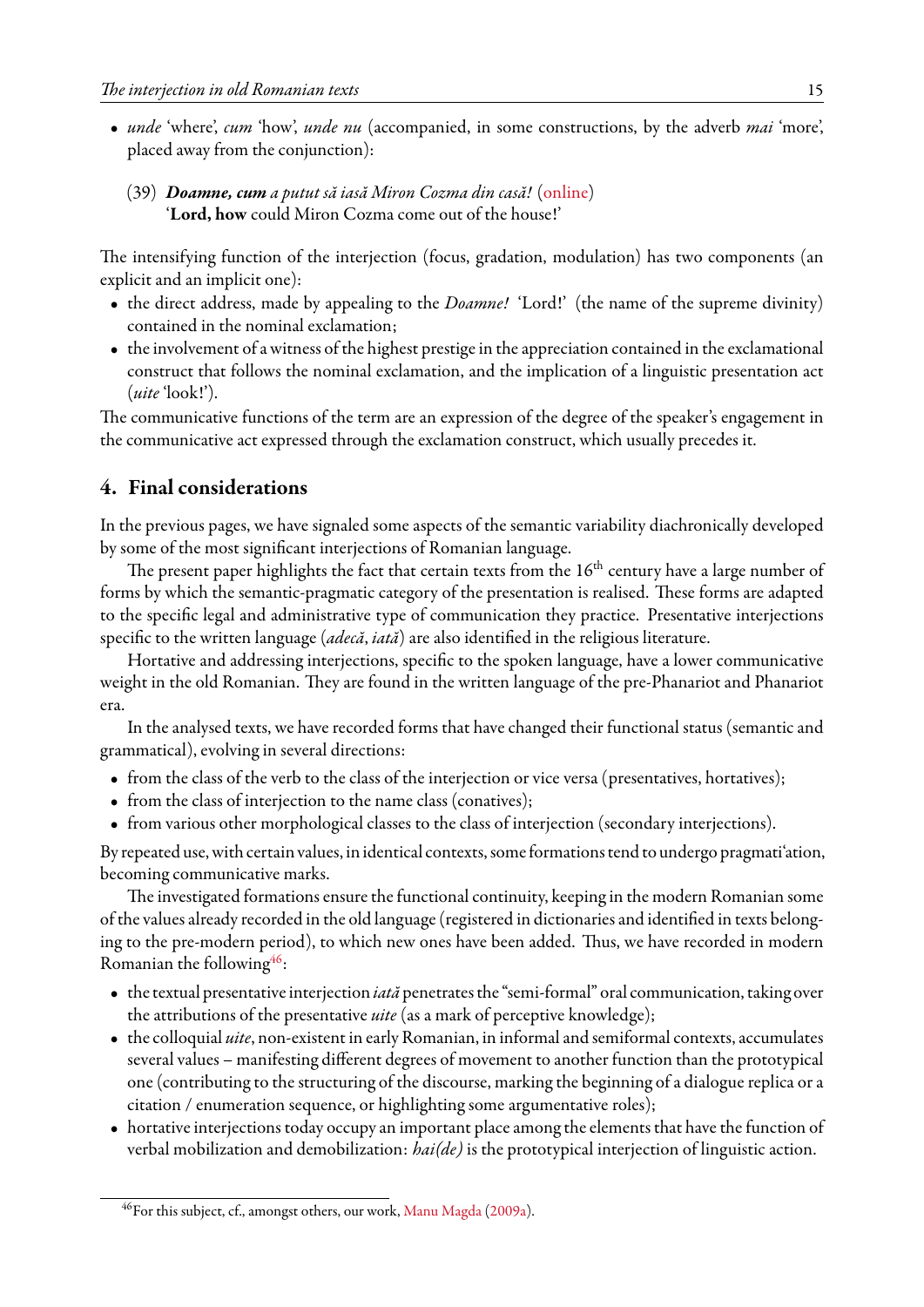Linguistic formations, such as the analysed secondary interjection *Doamne!* belong to the category of pragmatized speeches, being especially frequent in the use of the present-day Romanian. They act as communicative markers (intensifying, focusing, grading) in ever-wider contexts of use $^{47}$  $^{47}$  $^{47}$ .

# **Bibliography**

#### *A. Corpus*

- <span id="page-15-12"></span>a.1620 = *Alexandria*, în Zgraon, Fl. (ed.), *Cele mai vechi cărți populare în literatura română*, vol. 11, Fundația Națională pentru Știință și Artă, București, 2006.
- <span id="page-15-4"></span>cc<sup>2</sup> .1581 = Coresi, *Cartea cu învățătură*, ed. S. Pușcariu & Al. Procopovici, Atelierele Grafice Socec, București, 1914.
- <span id="page-15-14"></span>cd.1698 = Dimitrie Cantemir, *Divanul*, în *Opere complete*, I, *Divanul*, ed. V. Cândea, București, Editura Academiei, 1974, p. 103–405.
- <span id="page-15-25"></span>clm.1700–50 = Miron Costin, *Letopisețul Țărîi Moldovei. Opere*, ed. P.P. Panaitescu, Editura de Stat pentru Literatură și Artă, București, 1958.
- <span id="page-15-23"></span>clrv = Mareș, Al. (coord.) (2016). *Crestomația limbii române vechi*, vol. I (1521–1639), Editura Academiei Române, București.
- <span id="page-15-18"></span>cpr = *Cărți Populare Românești*, Editura Litera Internațional, București – Chișinău, [f.a.]
- <span id="page-15-6"></span>ctd.1600–40 = *Codicele Todorescu*, în Drăganu, N. (ed.), *Două manuscripte vechi. Codicele Todorescu şi Codicele Marţian*, p. 191–229.
- cs.1609–18 = *Codex Sturdzanus*, ed. Gh. Chivu, Editura Academiei Române, București, 1993.
- <span id="page-15-17"></span>cv.1563–83 = *Codicele Voronețean*, ed. M. Costinescu, Editura Academiei Române, București, 1981.
- <span id="page-15-5"></span>dî = Chivu, Gh., Georgescu, M., Ioniță, M., Mareș, Al. & Roman-Moraru, Al. (eds) (1979). *Documente și însemnări românești din secolul al XVI-lea*, Editura Academiei, București.
- <span id="page-15-24"></span>fd.1592–604 = *Floarea darurilor*, în Roman Moraru, Al. (ed.) (1996). *Cele mai vechi cărți populare în literatura română*, 1, Editura Minerva, București, p. 119–182.
- <span id="page-15-11"></span>icp~1700 = Ioan Cantacuzino, *Patru apologii pentru religia creştină şi Patru oraţii, traduse în limba română la mijlocul secolului al XVII-lea de Nicolae Spătarul (Milescu)*, ed. E. Dima, Editura Universității "Alexandru Ioan Cuza", Iași, 2010, p. 3–127.
- <span id="page-15-20"></span>ivrla = Ionescu-Ruxăndoiu, L. (coord.) (2002). *Interacţiunea verbală în limba română actuală. Corpus (selectiv). Schiţă de tipologie*, Editura Universităţii din Bucureşti, Bucureşti.
- <span id="page-15-19"></span>nl~1750–66 = Ion Neculce, *Letopisețul*, în Ion Neculce, *Letopisețul Țării Moldovei și O samă de cuvinte*, ed. I. Iordan, Editura de Stat pentru Literatură și Artă, București, ed. a II-a, 1959.
- <span id="page-15-13"></span>nt.1648 = Simion Ștefan (ed.), *Noul Testament (Bălgrad/Alba Iulia)*, Editura Reîntregirea, Alba Iulia, 1998.
- <span id="page-15-9"></span>po.1582 = *Palia de la Orăştie*, ed. V. Pamfil, Editura Academiei, București, 1968.
- <span id="page-15-8"></span>tdm II = *Texte dialectale, Muntenia. II*, publicate sub redacţia lui B. Cazacu, de P. Lăzărescu, M. Marin, B. Marinescu, V. Neagoe, R. Pană şi M. Vulpe, Bucureşti, 1975.
- <span id="page-15-16"></span>tdn = *Texte dialectale și glosar, Bistrița-Năsăud*, publicate de M. Marin și M. Tiugan, Consiliul Culturii şi Educaţiei Socialiste, Bucureşti, 1987.
- <span id="page-15-7"></span>tdo = *Texte dialectale, Oltenia*, publicate sub redacţia lui B. Cazacu, de C. Cohuţ, G. Ghiculete, M. Mărdărescu, V. Şuteu şi M. Vulpe, Editura Academiei, Bucureşti, 1967.

#### <span id="page-15-0"></span>*B. References*

- <span id="page-15-22"></span>Ameka, F. (1992).*Interjections: The universal yet neglected part of speech*, in "Journal of Pragmatics", vol. 18, nr. 2–3, p. 101–118, [Crossref.](http://dx.doi.org/10.1016/0378-2166(92)90048-G)
- Avram, M. (1997). *Gramatica pentru toți*, Editura Humanitas, București, p. 291–295.
- <span id="page-15-21"></span>Chivu *et al.*(eds) (2015). *Studii de istorie a limbii române: Morfosintaxa limbii literare în secolele al XIX-lea și al XX-lea*, Editura Academiei Române, București.
- <span id="page-15-2"></span>Cuenca, M. J. (1997). *Defining the indefinable? Interjections* (abstract), Fifth International Cognitive Linguistics Conference, Vrij Universiteit, Amsterdam, 14–19 iul.
- <span id="page-15-3"></span>Cuenca, M. J. & Hilferty, J. (1999). *Introducción a la linguística cognitiva*, Editorial Ariel, Barcelona.
- <span id="page-15-26"></span>Cvasnîi Cătănescu, M. (2006). *Retorică publicistică. De la paratext la text*, Editura Universității din București, București.
- <span id="page-15-10"></span>da = Academia Română, *Dicționarul limbii române*, serie veche (literele A–B, C, F–I, D–De, J, L–Lojniță), coordonator Sextil Pușcariu, Socec & comp. și C. Sfetea, București, 1913–1949.
- <span id="page-15-15"></span>Felecan, N. (1994). *Elemente arhaice latine în graiurile din nordul țării*, in "Buletinul științific, seria A, Filologia", vol. IX, p. 37- 43.
- <span id="page-15-1"></span>Frâncu, C. (2009). *Gramatica limbii române vechi (1521–1780)*, Casa Editorială Demiurg, Iași.

<span id="page-15-27"></span><sup>47</sup>Similar structures are exhibited by secondary interjections such as "*Mamă!*" 'mother!' (see [Manu Magda,](#page-16-17) [2009c](#page-16-17).